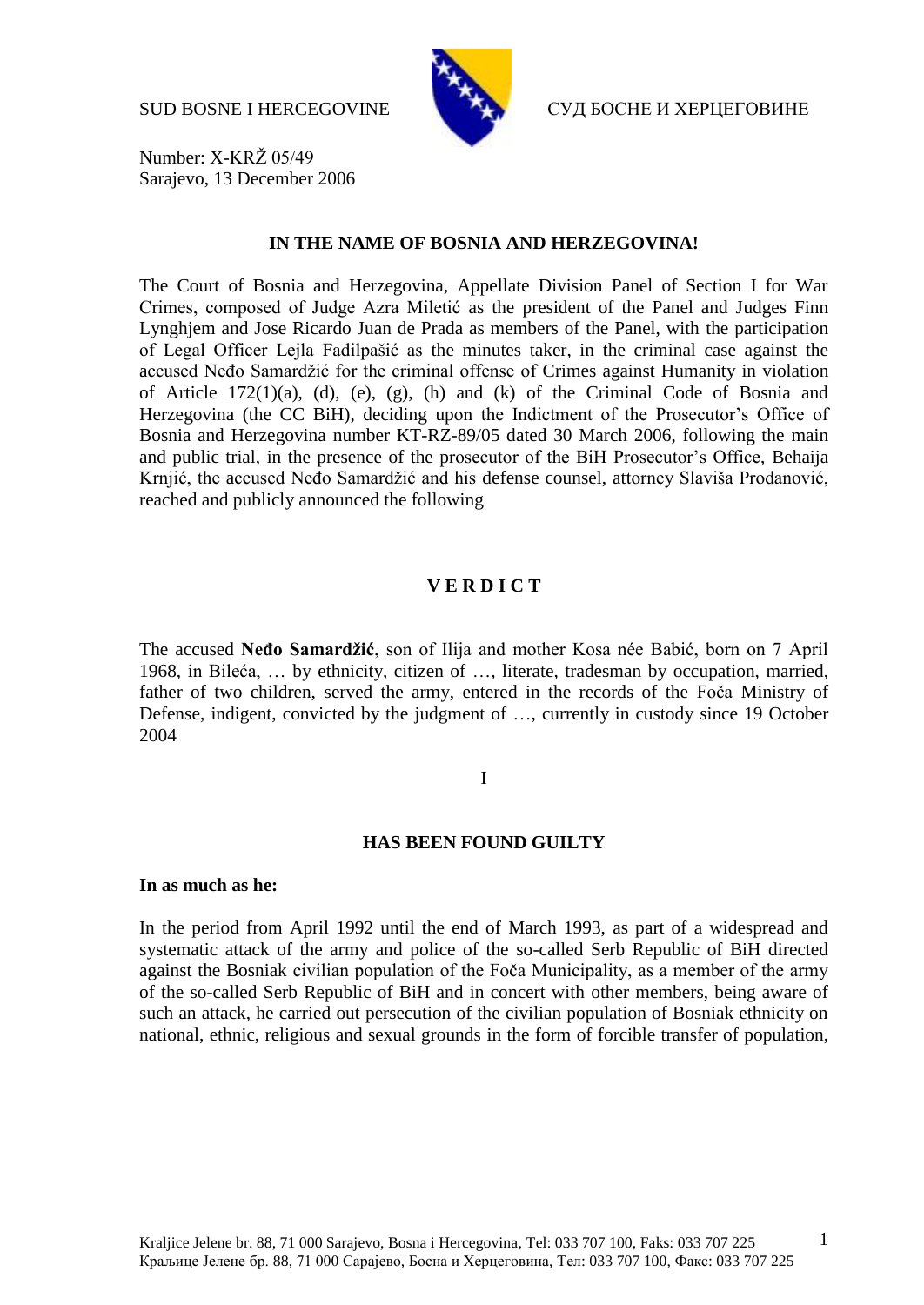severe deprivation of physical liberty in violation of fundamental rules of international law, forcing to sexual slavery, rapes and other inhumane acts intentionally causing great suffering, or serious injury to body or health, in as much as

**1.** On 9 June 1992 in the village of Rataje, Foča Municipality, together with his brother Zoran and Mićo Olović, he participated in the abuse and forceful taking away of civilians by coming with the said two persons to Ismet Softić's house, where the Grbo family temporarily resided, and then, forcing Sulejman Grbo and Seid Grbo out of the house and Mustafa Grbo out of the neighboring house, they beat and pushed all three of them into a vehicle and drove them in the direction of Miljevina; thereupon, he came to the said house on the following day and threatened and abused the women who were in the house, Fatima Grbo in particular, by holding an automatic rifle to Fatima Grbo's neck and saying: "I'll kill you, get me mines, get me money";

**2.** On an unknown date in the month of June 1992 in the village of Rataje, Foča Municipality, armed with a firearm, together with his brother Zoran and Mićo Olović, he came to Šućrija Softić's family house wherefrom he and his brother Zoran took out Šućrija Softić, handcuffed him and thereupon physically abused him in a manner that they tied him to an iron fence, beat him with a baton and rifle butt, made him call his brother Raif, while during this time Mićo Olović was sitting in a vehicle, and then they put him in the same vehicle and drove him to the Police Station in Miljevina, whereupon he was transferred to the KPD (Penal and Correctional Facility) "Foča" where he remained imprisoned for several months; he was subsequently transferred to the KPD "Kula"; later on he was exchanged and died five days afterwards;

**3.** On an unknown date in the month of May 1992 in Miljevina, Foča Municipality, he came to the apartment of the injured party S.N. where he raped her and abused her by hitting her, pulling her hair and making her eat it; thereupon, he took her out of the apartment and tied her half-naked to a post in the Stara Kolonija settlement and then went away from the spot leaving her tied;

**4.** On 31 May 1992, together with a group of soldiers, he came to Štović, Foča Municipality, and then entered a house where he started beating the injured party "N" who was in the house, ordered her to strip naked and, when she did it, he knocked her down and lay on top of her and then raped her although she was shouting and begging for help, which he ignored, even when her mother came in and begged him to let her go; thereupon, he left their house with the group; then, several days later, on an unknown date in the month of June 1992, together with a group of soldiers, he came to the same house and they took out of the house the injured party "N", put her into a car and drove her to the Miljevina Hotel in Miljevina, Foča Municipality, in which the Command was allegedly located, following which he took "N" to a room and started beating her and after that he raped her which caused her to faint and then he left her in that hotel where she spent 7 days during which she was subjected to rapes by other soldiers on a daily basis;

**5.** In the period between June and September 1992, in the so-called Karaman's house in Miljevina, Foča Municipality, which was a kind of camp for women, together with Nikola Brčić and Radovan Stanković, he held in sexual slavery several women of Bosniak ethnicity, among whom were underage girls A.B. and J.G., who were deprived of liberty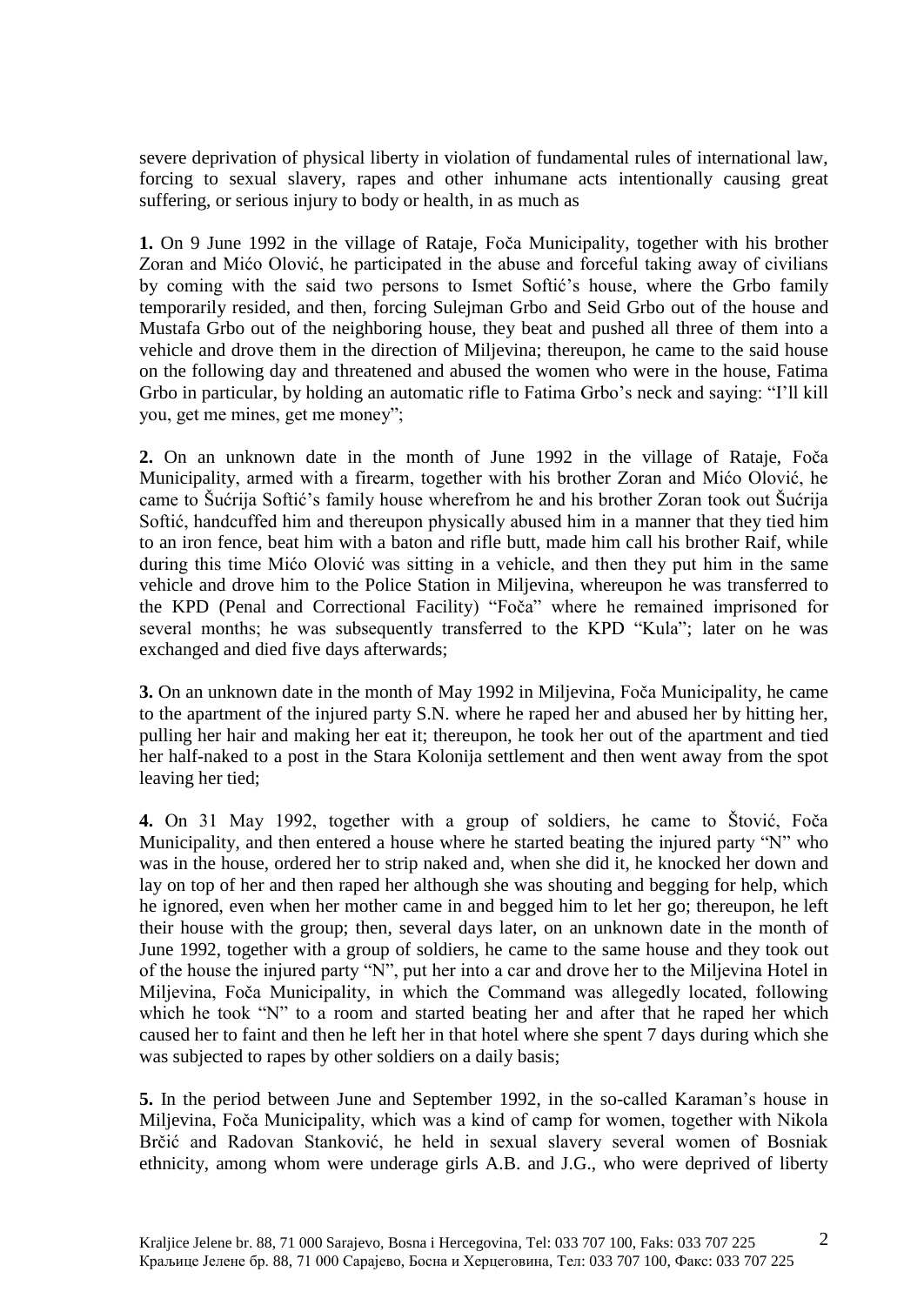and on a daily basis forced into sexual intercourses with soldiers who were coming to that house and to do household chores in the house, and he personally forced the detained women into sexual intercourses with him, in particular B.J., originally from Kalinovik, whom he selected and kept for himself, and in the same house he also raped the injured party "K" and the injured party "L" who was 15 at the time and whom he had previously separated from her family and brought to the Karaman's house;

**6.** On an unknown date in the month of August 1992, he took B.J. from the so-called Karaman's house in Miljevina, Foča Municipality, who was imprisoned there, and placed her in an apartment in Miljevina which he used for his own needs and where he forced her on a daily basis into sexual intercourses, and once he forced the injured party, at that time underage "G", who was also imprisoned in that apartment, to strip naked and stand in a corner of the room and watch him have a forced sexual intercourse with B.J.;

**7.** On an unknown date in the month of August 1992, together with another soldier he came to the apartment of person "C" in Miljevina, Foča Municipality, armed with an automatic rifle, where he forced the injured party "B" to go into a room and then he came in after her, ordered her to take off her clothes and when she did it, he raped her;

**8.** On 3 September 1992, together with other members of the military and police he expelled Bosniak civilian population from Miljevina, Foča Municipality in the way that they previously forcibly transferred the population consisting mainly of women and children to Partizan Sports Hall in Foča where they were subjected to physical maltreatment and robbery, from where many women were taken to apartments where they were raped, and thereafter they were transported by buses to a location near the separation line where they were forced out of the buses to cross over on foot from the territory of the Foča Municipality to the territory of the Goražde Municipality;

**9.** On an unknown date in the month of November 1992, together with his brother Zoran, he took the injured party, at that time underage "G", from the apartment he used in Miljevina, Foča Municipality, who was imprisoned in his apartment, and took her into sexual slavery to the so-called Karaman's house in Miljevina, where she was subjected to rapes by Nikola Brčić and other soldiers and forced to do household chores together with the injured party ., L" and G.J. until 23 March 1993, when all three of them were taken to be exchanged;

**Consequently**, as part of a widespread and systematic attack against the Bosniak civilian population of the Foča Municipality, being aware of such an attack, as a member of the army of the so-called Serb Republic of BiH, he carried out persecution of the Bosniak civilian population on national, ethnic, religious and sexual grounds in the form of forcible transfer of population, severe deprivation of physical liberty in violation of fundamental rules of international law, coercing to sexual slavery, rapes and other inhumane acts intentionally causing great suffering, or serious injury to body or health,

**Whereby,** by the acts described under Counts 1 through 9 of the convicting part of the Verdict, he committed the criminal offense of **Crimes against Humanity in violation of**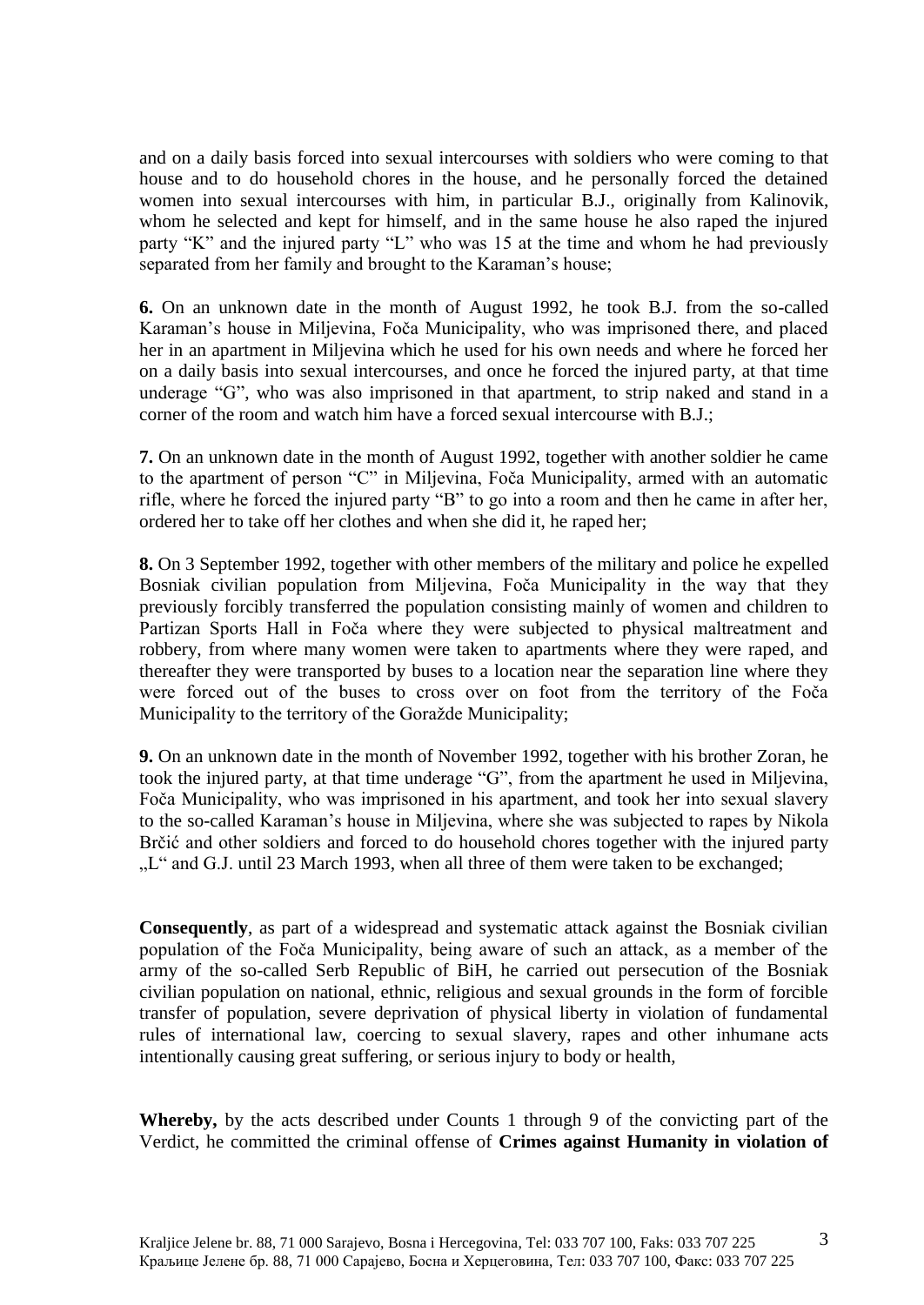# **Article 172(1)(h) as read with subparagraphs (d), (e), (g) and (k) of the Criminal Code of Bosnia and Herzegovina,**

Accordingly, pursuant to the above-referred legal provision and applying Articles 39, 42 and 48 of the Criminal Code of Bosnia and Herzegovina, the Court

# **S E N T E N C E S H I M**

### **TO A LONG TERM IMPRISONMENT OF 24 YEARS**

Pursuant to Article 56(1) of the CC BiH, the time the accused has spent in custody from 19 October 2004 shall be counted as part of the sentence of imprisonment.

Pursuant to Article 188(4) of the Criminal Procedure Code of Bosnia and Herzegovina, the accused is relieved of the duty to reimburse the costs of the criminal proceedings.

### **II**

Conversely, pursuant to Article 284(c) of the Criminal Code of Bosnia and Herzegovina **the accused Neđo Samardžić**

#### **HAS BEEN ACQUITTED OF THE CHARGES**

#### **that:**

As part of a widespread and systematic attack of the army and police of the so-called Serb Republic of BiH directed against the Bosniak civilian population of the Foča Municipality, as a member of the Army of the so-called Serb Republic of BiH and together with other members, being aware of such an attack:

**1.** On an unknown date in the month of August 1992, after a bus with the civilians of Bosniak ethnicity who had been previously captured in the Miljevina area arrived in front of the Miljevina Police Station, Foča Municipality, and after those civilians were taken out of the bus, together with his brother Zoran and a group of soldiers, he took part in physical maltreatment and beatings of those civilians by punching and kicking them and hitting them with rifle butts all over their bodies, and after that they boarded them again onto the bus and drove them in the direction of Miljevina mine, the locality "Šljivovice", where those civilians were deprived of their lives by use of firearms, and on 31 October 2001, following the exhumation at the said location, 13 bodies of the killed civilians were exhumed, out of which the following 9 were identified: Rahmo Valjevčić, Lutvo Abdurahmanović, Šaćir Brajanac, Hamza Dorić, Rašid Valjevčić, Fikret Abdurahmanović, Fikret Hasović, Hasan Dorić and Rasim Dorić, while the 4 remaining bodies have not been identified to date;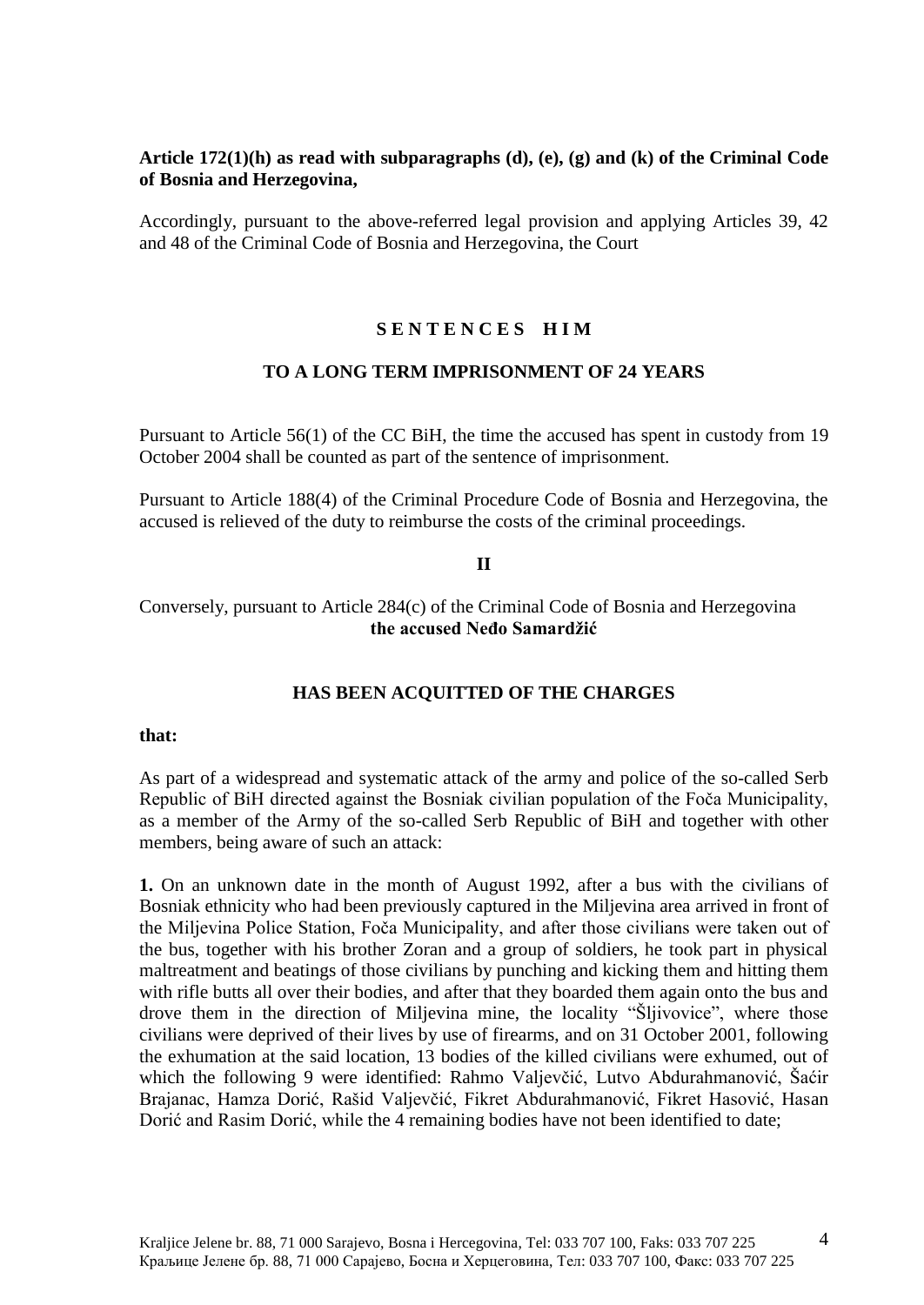whereby he would have committed the criminal offense of **Crimes against Humanity in violation of Article 172(1)(a) of the Criminal Code of Bosnia and Herzegovina;**

# **R E A S O N I N G**

The Indictment of the Prosecutor's Office of Bosnia and Herzegovina (the Prosecutor's Office of BiH) number KT-RZ-89/05, which was amended on 30 March 2006 in terms of the description of facts and legal qualification, charges the accused Neđo Samardžić with committing the criminal offence of Crimes against Humanity in violation of Article 172(1), subparagraphs (a), (d), (e), (g), (h), (i) and (k) of the Criminal Code of Bosnia and Herzegovina (CC BiH) by the acts described under Counts 1 through 10 of the operative part of the Indictment.

By the Verdict of the Court of Bosnia and Herzegovina (the Court of BiH) number X-KR-05/49 dated 7 April 2006, the accused Neđo Samardžić was found guilty of committing the criminal offence of Crimes against Humanity in violation of Article 172 of the CC BiH by the acts described in the operative part of the mentioned Verdict under Counts 1 through 4, namely under Counts 1 and 2 imprisonment or other severe deprivation of physical liberty in violation of fundamental rules of international law under Article 172(1)(e) of the CC BiH and under Counts 3 and 4 coercing another by force or by threat of immediate attack upon his life or limb, or the life or limb of a person close to him, to sexual intercourse or an equivalent sexual act (rape) and aiding and abetting in holding women in sexual slavery under Article 172(1)(g) as read with Article 31 of the CC BiH.

The first instance court imposed against him a prison sentence for a term of 12 years for the above criminal offence, while the non-served portion of the former sentence imposed on the basis of the judgment of the Higher Court in Mostar number K: 33/90 dated 22 June 1990 in the duration of one year, ten months and 24 days was taken as established, thus the Court sentenced him to a compound sentence of imprisonment for a term of thirteen years and four months.

Pursuant to Article 56 of the CC BiH, the time that the accused spent in custody was counted as part of the pronounced sentence, while with application of Article 188(4) of the CPC BiH he was relieved of the duty to reimburse the costs of the criminal proceedings.

By the same Verdict the accused was acquitted of the charges that in the manner described under Counts 1 through 6 of the acquitting part of the Verdict he committed the criminal offence of Crimes against Humanity in violation of Article 172 (1) (a), (d), (e), (g), (h), (i) and (k) of the CC BiH, while pursuant to Article 283(c) of the Criminal Procedure Code of Bosnia and Herzegovina (the CPC BiH) the Verdict dismissing the charges was rendered in relation to Counts 1 through 4 of the part of the Verdict, thus dismissing the charges after the Prosecutor's Office of BiH had withdrawn them at the main trial.

By the Decision of the Appellate Division Panel of Section I for War Crimes number KRŽ 05/49 dated 29 September 2006, the appeals of the Prosecutor's Office of BiH and the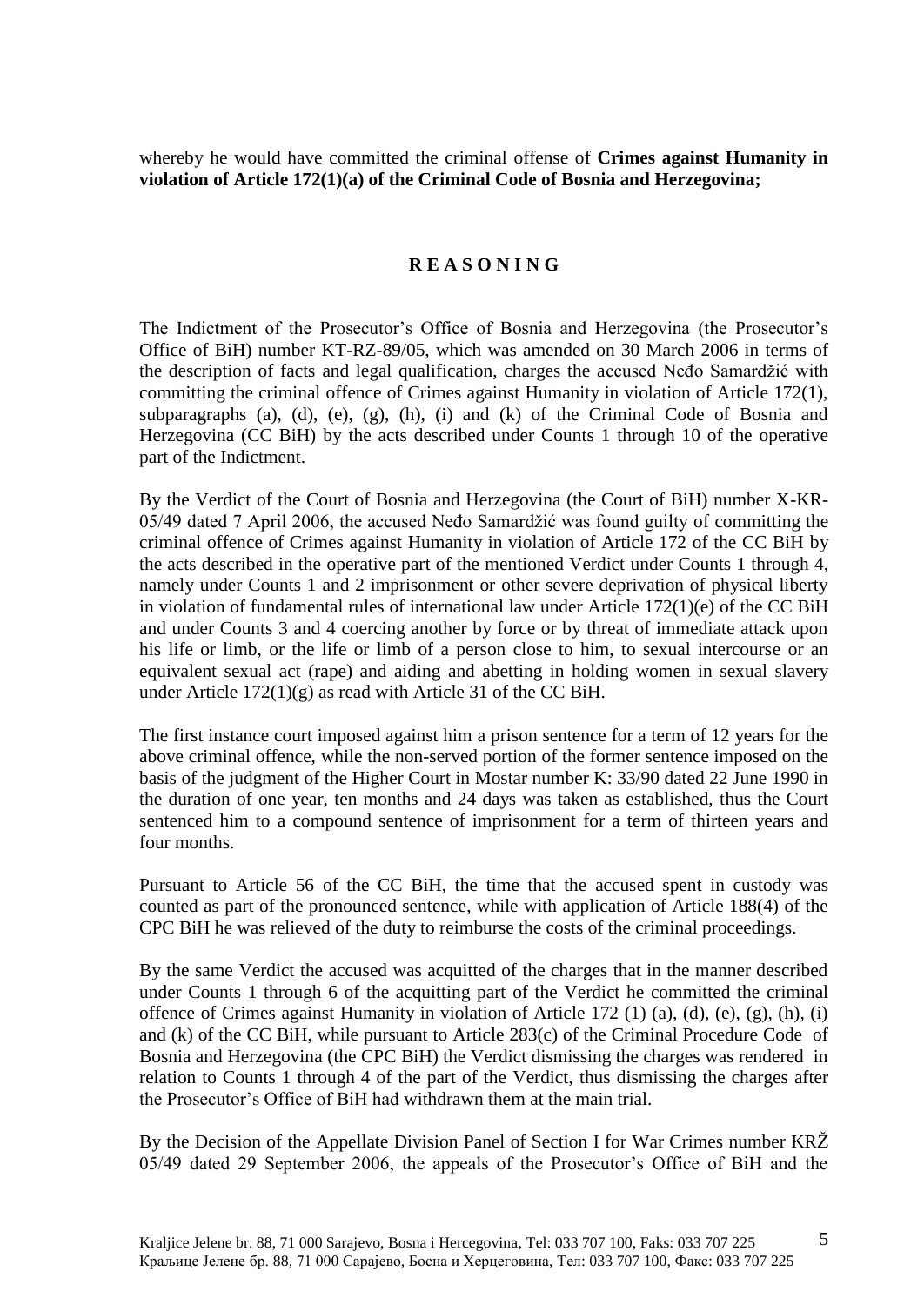defense counsel for the accused Neđo Samardžić were granted, thereby the Verdict of the Court of Bosnia and Herzegovina number X-KR-05/49 dated 7 April 2006 was revoked in both its convicting and acquitting parts, and it was determined that a new trial was to be held.

At the hearing held pursuant to Article 317 of the Criminal Procedure Code of Bosnia and Herzegovina (the CPC BiH) before the Appellate Panel of the Court of BiH, the prosecutor of the Prosecutor's Office of BiH read the amended Indictment number KT-RZ 89/05 dated 30 March 2006, maintaining his opening statement presented in the first-instance trial in its entirety.

The accused exercised his right to remain silent guaranteed by Article 6(3) of the CPC BiH, and he, therefore, did not present his defense.

During the evidentiary procedure the Appellate Panel presented again the evidence that had been presented in the first-instance proceedings, namely by listening to the audio recordings of the statements of the prosecution witnesses: Hasnija Kavazić, Fatima Grbo, Mustafa Bajrović, Mersada Bektović, Nura Sajtović, Murat Kršo and witnesses under pseudonyms A, B, C, D, E, F, G, H, I, K, L, N, P and R*.*

Furthermore, the following documentary evidence was inspected: ICTY Judgment in the case against Dragoljub Kunarac *et al.* number IT- 96-23-T and IT-96-23/1-T dated 22 February 2001; ICTY Judgment in the case against Dragoljub Kunarac *et al.* number IT-96- 23 and IT-96-23/1-A dated 12 June 2002; ICTY Judgment in the case against Milorad Krnojelac number IT-97-25-T dated 15 March 2002; ICTY Judgment in the case against Milorad Krnojelac number IT-97-25-A dated 17 September 2003; Decision of the Cantonal Court Sarajevo number KRI-400/01 dated 23 October 2001 ordering the exhumation, autopsy, forensic analysis and identification of the killed civilians at the locality "Šljivovice", Foča Municipality; Exhumation Record of the Cantonal Court in Sarajevo number KRI-400/01 dated 31 October 2001; Autopsy Records of the Forensic Institute dated 14 November 2001; Ballistic Report on Firearms Traces of the Crime Police Department of the MOI of Canton Sarajevo number 03/1.8-04-09-9915 dated 19 December 2001; Official Note of the Crime Police Department of the MOI of Canton Sarajevo number 03/1.3-57/02 dated 29 January 2002; Records of the Crime Police Department of the Sarajevo Canton MOI on Identification of Mortal Remains number 03/1.3-57/01 dated 17 January 2002 and 03/1.3-57/02 dated 22 January 2002; Official Note of Crime Police Department of the MOI of Canton Sarajevo number 03/1.3-7/02 dated 8 January 2002; Records of the Crime Police Department of the Sarajevo Canton MOI on Identification of Mortal Remains number 03/1.3-7-A/02, 03/1.3-7-B/02, 03/1.3-7-C/02, 03/1.3-7-D/02, 03/1.3-7-E/02, 03/1.3-7-F/02 and 03/1.3-7-G/02, all dated 3 January 2002; Photodocumentation of the Forensic Department of the MOI of Canton Sarajevo number 2869/01 dated 19 November 2001; Sketch of the crime scene of the Forensic Department of the MOI Canton Sarajevo number 2869/1 dated 1 November 2002; Certificate of the Military PO Box 7502 Sokolac number 05/4189 dated 3 March 2005; Decision of the Municipal Court in Goražde number R-545/99 dated 4 November 1999 declaring the missing persons, Sulejman Grbo and Sejdo Grbo, dead; Book of Missing Persons on the territory of BiH dated 11 October 2004; Death Certificate for Šućrija Softić; Memo of the Ministry of Defense, Foča Department, number 8-05-4-8-835-30/05 dated 14 March 2005; Consent of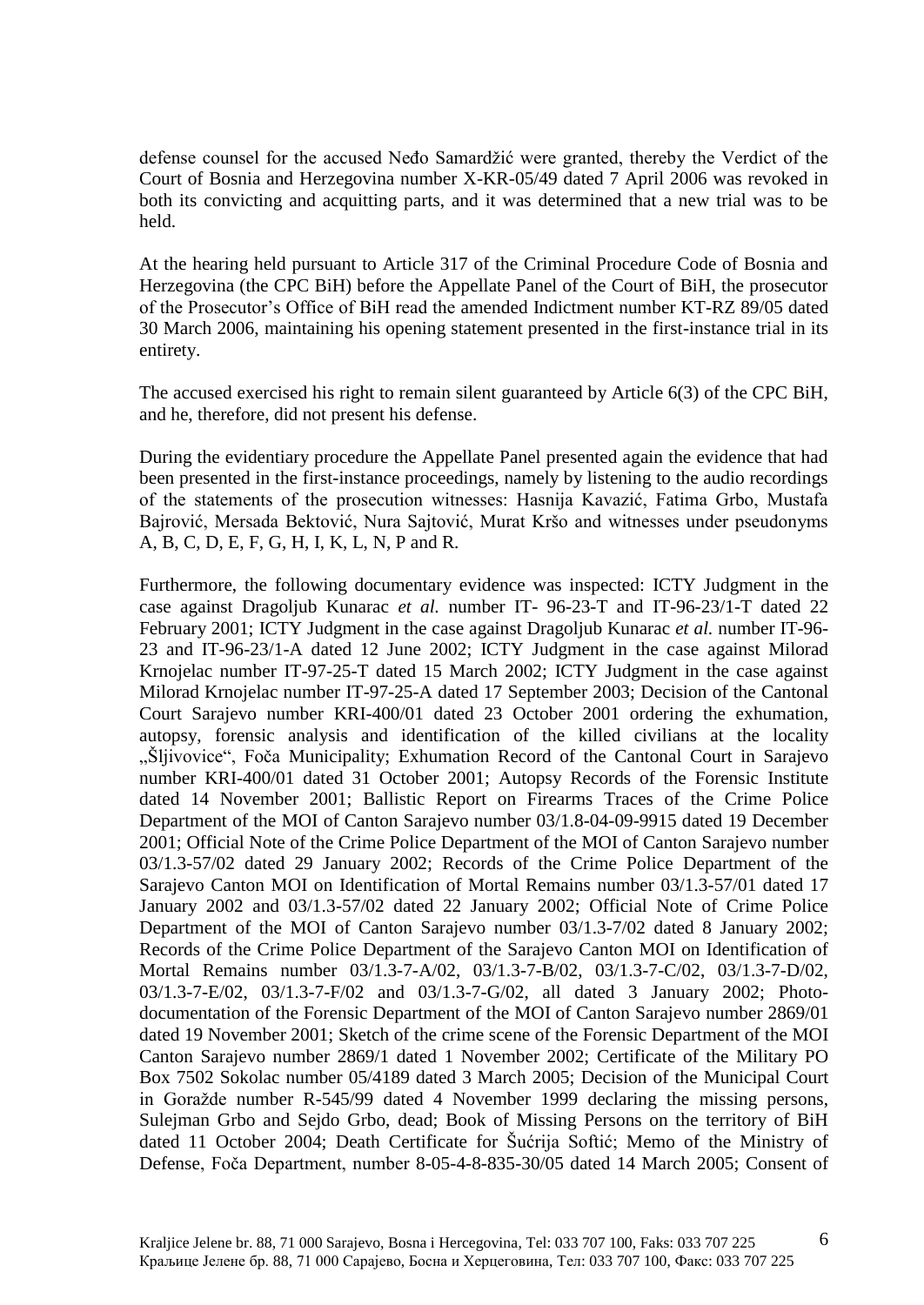the ICTY dated 16 August 2002; and Criminal Record of the accused issued by the PS Bileća no. 14-7/02-234-449/05 dated 1 March 2005, and the testimonies of the witnesses under pseudonyms "J" and "M" were read.

With the consent of the parties, testimonies of the following defense witnesses were read: Srećko Davidović, Srđan Stanković, Miodrag Miletić, Danislav Cicović, Sretko Gagović, Darinka Mrgud and the photo-documentation of the residential building where Hasnija Kavazić had lived was inspected.

Both parties proposed that new exhibits, which they had not been able to present during the first-instance proceedings, be presented as well, and in that respect the prosecution sought from the Court to order identity protection measures for a witness who gave a statement in another case conducted before this Court (in the proceedings against another person) and to allow reading of a part of her testimony, while the defense proposed that the statements of Nura Sajtović and Šućrija Softić taken by Živko Miletić be inspected, that the confirmed Indictment against Živko Miletić be inspected, as well as the List of camp detainees number 01-41-2710/2006 dated 2 June 2006, and it was proposed that Živko Miletić be heard as a witness.

Out of the above evidence the Court accepted to inspect the List of camp detainees number 01-41-2710/2006 dated 2 June 2006, while it refused the other proposed evidence, considering that its presentation is not relevant for the adjudication in this legal matter.

The Court did not accept that a part of the witness testimony that she gave in another case concerning completely different circumstances be read, because thereby the defense would be deprived of its right to cross examine the witness and the principle of equality of arms, as one of the requirements for a fair trial, would be violated, while the examination of Živko Miletić, the person who has been indicted before another court for participation in some of the acts that Neđo Samardžić has also been charged with, and who is exercising his right to remain silent in the said proceedings, was not considered relevant by the Court since the accused is accountable for the acts he personally undertook as a part of his intent, whereby possible participation of other individuals (the proposed witness) is not relevant for the adjudication in this legal matter and it does not in itself exclude the participation of the accused Samardžić.

Also, the fact that the accused did not personally bring Nura Sajtović and Šućrija Softić to the witness, which the defense wanted to establish by the testimony of this witness, is not relevant, because that in itself is not a proof that the accused did not forcibly take the mentioned persons from their home and bring them in front of the police station in Miljevina, even if he did not personally hand them over to Živko Miletić.

The statements of Nura Sajtović and Šućrija Softić, at the time they were given to Živko Miletić as an official person, could not be considered as valid evidence, because they were not obtained pursuant to the provisions of procedural law applicable at the time and as such they could not be accepted as evidence in this case.

Having evaluated all the presented pieces of evidence both individually and in their correlation, the Court decided as in the operative part for the following reasons: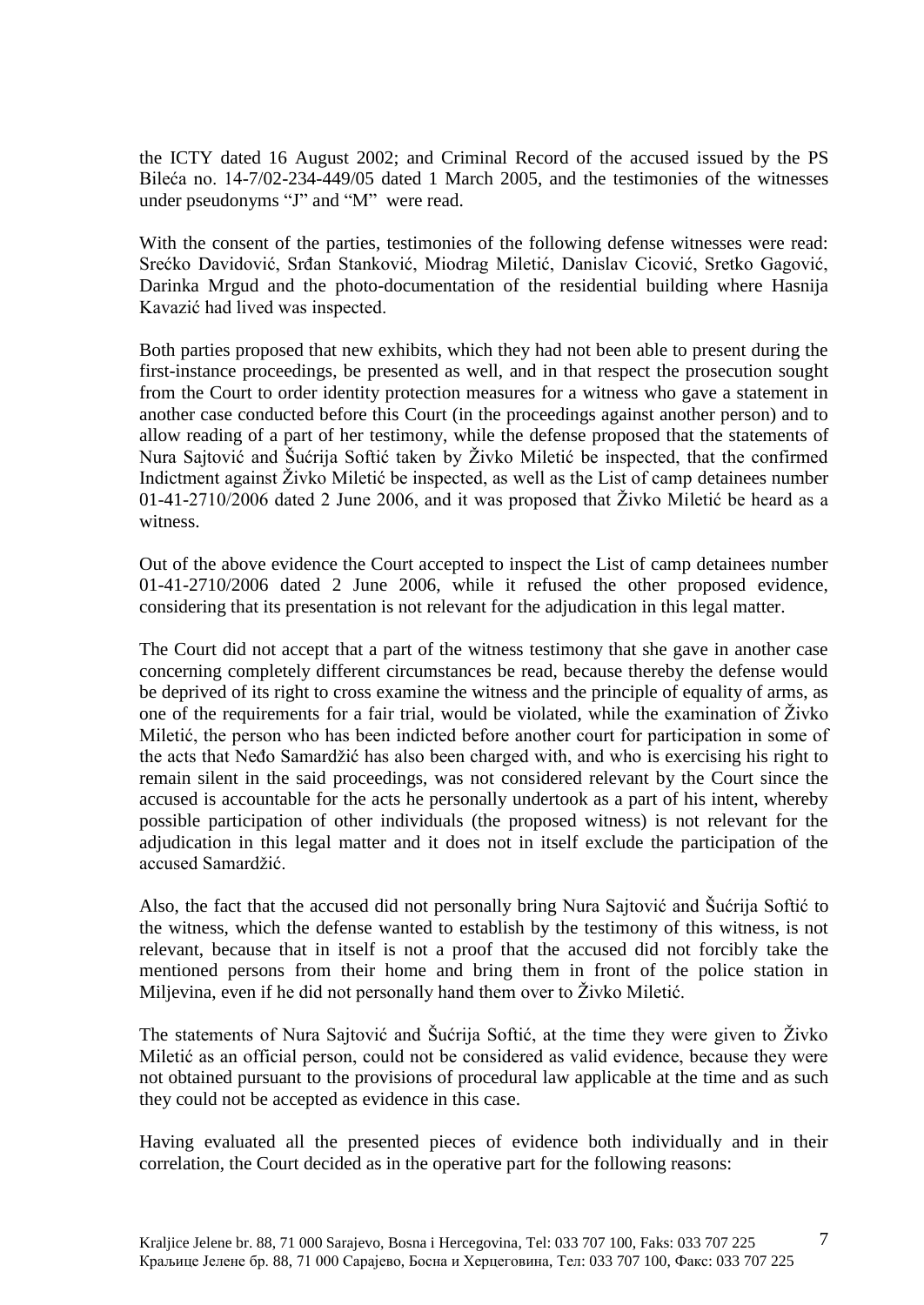**I** With regard to the general elements, the existence of a widespread or systematic attack directed against any civilian population, knowledge of the accused of such an attack and the fact that the act of the accused was a part of that attack needed to be proven.

The prosecution argued that in the period from April 1992 until the end of March 1993, in the area of the Foča Municipality, the army and police of the so-called Serb Republic of BiH carried out a widespread and systematic attack directed against Bosniak civilian population.

In order to prove this important element of the criminal offence of Crimes against Humanity, the Prosecutor's Office proposed to the Court to inspect the ICTY Judgments in the cases against Dragoljub Kunarac *et al.* number IT-96-23-T and IT-96-23/1-T dated 22 February 2001; and IT-96-23 and IT-96-23/1-A dated 12 June 2002; as well as in the case against Milorad Krnojelac number IT-97-25-T dated 15 March 2002; and IT-97-25-A dated 17 September 2003, and to accept as proven facts pertaining to the existence of a widespread and systematic attack of Serb forces against Muslim civilian population established in the mentioned judgments in terms of Article 4 of the Law on the Transfer of Cases from the International Criminal Tribunal for the former Yugoslavia (the ICTY) to the Prosecutor's Office of BiH and the Use of Evidence Collected by the ICTY in Proceedings before the Courts in BiH (the **LOTC**), as specified in the motion of the Prosecutor's Office of BiH dated 29 March 2006.

The mentioned judgments established: "that, in the areas of the municipalities of Foča, Gacko and Kalinovik, before the armed conflict had started, Muslim civilians were removed from their social and professional lives, their salaries remained unpaid or they were told that their services were no longer needed. Most Muslim men were disarmed. Complete ostracism soon followed with their freedom to move about and to gather critically curtailed. (Paragraph 571, ICTY judgment in the case against Dragoljub Kunarac *et al.* number IT-96- 23-T and IT-96-23/1-T dated 22 February 2001).

The SDS political propaganda grew more aggressive, and the outbursts of violence and house-burning more frequent. Many Muslim villagers from the area around Foča were so scared that they decided to sleep in the woods rather than risk being burned alive in their houses, or otherwise being caught in the attack on their places. (Paragraph 572, ICTY judgment in the case against Dragoljub Kunarac *et al.* number IT-96-23-T and IT-96-23/1-T dated 22 February 2001).

Once towns and villages were securely in their hands, the Serb forces – the military, the police, the paramilitaries and, sometimes, even Serb villagers – applied the same pattern: Muslim houses and apartments were systematically ransacked or burnt down, Muslim villagers were rounded up and captured, and sometimes beaten or killed in the process. Men and women were separated, with many of the men detained in the KP Dom prison. (Paragraph 573, ICTY judgment in the case against Dragoljub Kunarac *et al.* number IT-96- 23-T and IT-96-23/1-T dated 22 February 2001).

The women were kept in various detention centers where they had to live in intolerably unhygienic conditions, where they were mistreated in many ways including, for many of them, being raped repeatedly. Serb soldiers or policemen would come to these detention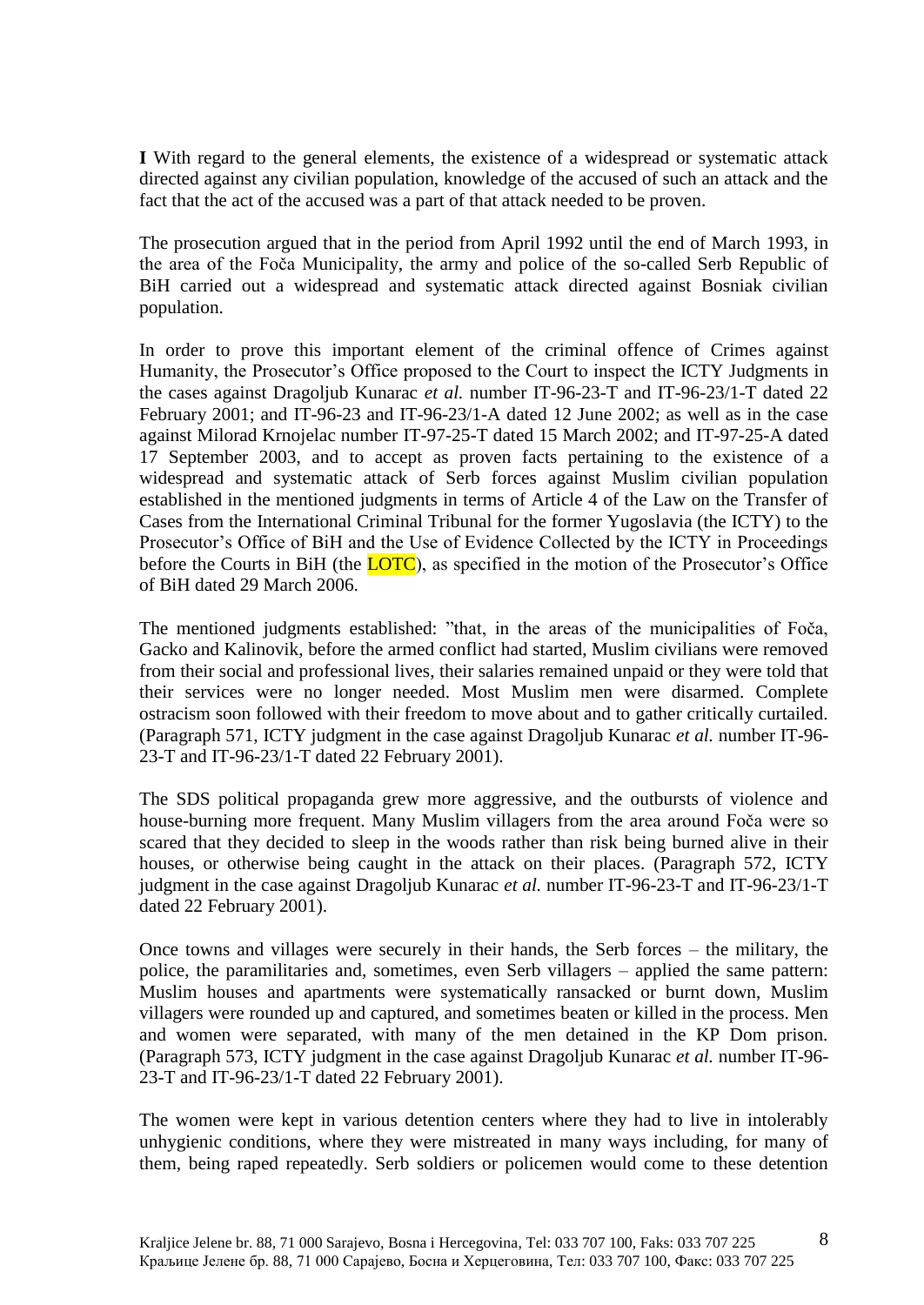centers, select one or more women, take them out and rape them. Many women and girls, including 16 of the Prosecution witnesses, were raped in that way. Some of these women were taken out of these detention centers to privately owned apartments and houses where they had to cook, clean and serve the residents, who were Serb soldiers. They were also subjected to sexual assaults. (Paragraph 574, ICTY judgment in the case against Dragoljub Kunarac *et al.* number IT-96-23-T and IT-96-23/1-T dated 22 February 2001).

In particular, the Trial Chamber finds that the Muslim civilians held at Kalinovik School, Foča High School and Partizan Sports Hall were kept in unhygienic conditions and without hot water. They were provided with insufficient food. Their freedom of movement was curtailed; they were not allowed to go to any other territory or to go back to their houses. Most of their houses were burnt down or ransacked. They were guarded and lived in an atmosphere of intimidation. The Trial Chamber is satisfied that Kalinovik School, Foča High School and Partizan Sports Hall served as detention centers at the relevant time. (Paragraph 575, ICTY judgment in the case against Dragoljub Kunarac *et al.* number IT-96- 23-T and IT-96-23/1-T dated 22 February 2001).

All this was done in full view, in complete knowledge and sometimes with the direct involvement of the local authorities, particularly the police forces. The head of Foča police forces, Dragan Gagović, was personally identified as one of the men who came to these detention centers to take women out and rape them. (Paragraph 576, ICTY judgment in the case against Dragoljub Kunarac *et al.* number IT-96-23-T and IT-96-23/1-T dated 22 February 2001).

After months of captivity, many women were expelled or exchanged. Some men spent as much as two years and a half in detention for no reason other than their being Muslims. All traces of Muslim presence and culture were wiped out of the area. Almost no Muslims remained in Foča. All the mosques of Foča were destroyed. In January 1994, the Serb authorities crowned their complete victory – their "gaining supremacy" over the Muslims as was candidly stated by the Defense [1368] – by renaming Foča "Srbinje", literally "the town of the Serbs". [1369] Almost all the remaining Muslim men and women from all three municipalities were arrested, rounded up, separated and imprisoned or detained at several detention centers like Buk Bijela, Kalinovik High School, Partizan and Foča High School, as well as the KP Dom in Foča, in accordance with a recurring pattern. Some of them were killed, raped and severely beaten. The sole reason for this treatment of the civilians was their Muslim ethnicity. (Paragraph 577, ICTY judgment in the case against Dragoljub Kunarac *et al.* number IT-96-23-T and IT-96-23/1-T dated 22 February 2001).

The abovementioned facts were subject of an appeal, so the ICTY Appeals Chamber in the judgment number IT-96-23 and IT-96-23/1-A dated 12 June 2006, paragraphs 92 and 97, established the following:

The Appeals Chamber is satisfied that the Trial Chamber correctly defined and identified the "population" which was being attacked and that it correctly interpreted the phrase "directed against" as requiring that the civilian population which is subjected to the attack must be the primary rather than an incidental target of the attack. The Appeals Chamber is further satisfied that the Trial Chamber did not err in concluding that the attack in this case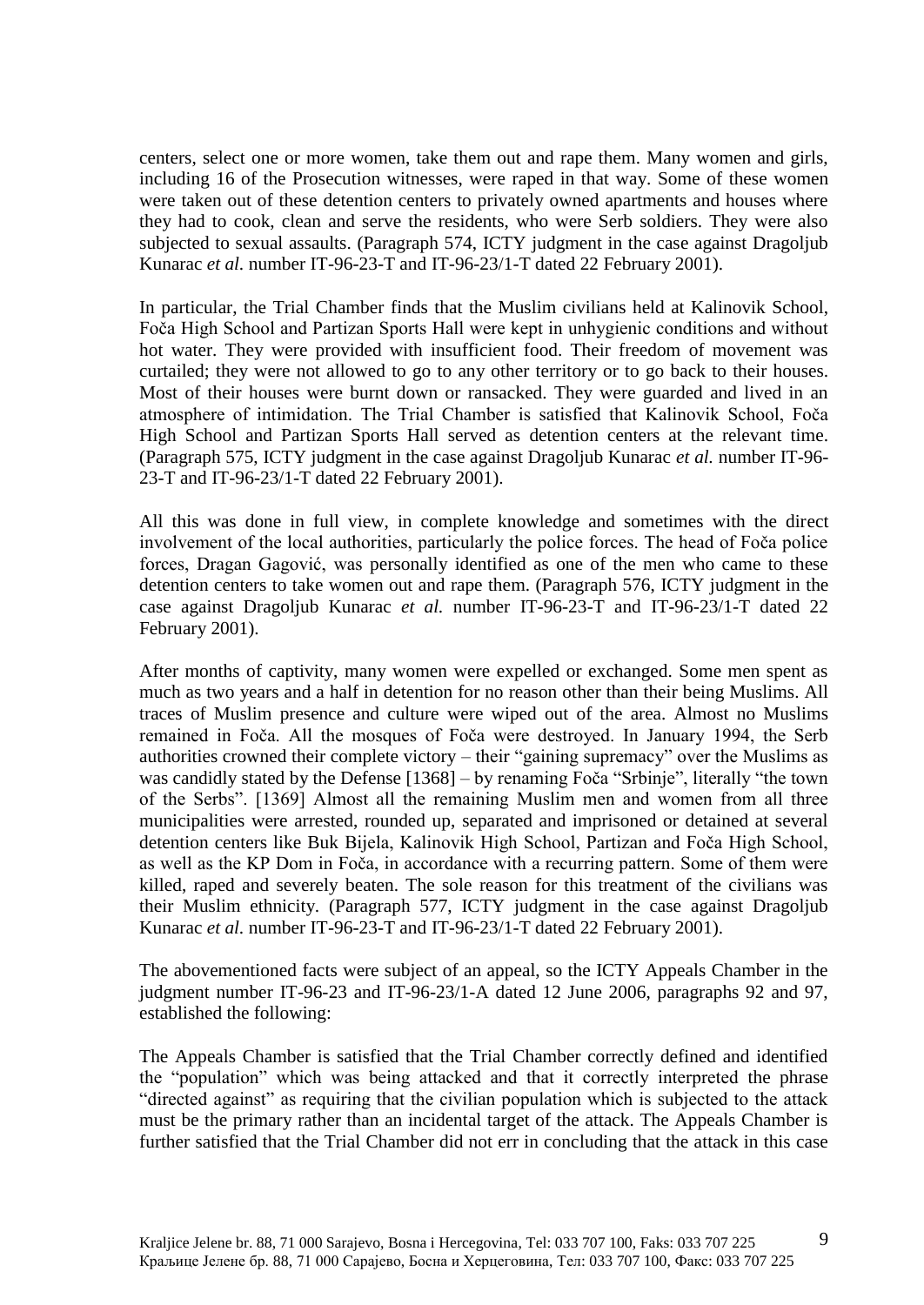was directed against the non-Serb civilian population of Foča. This part of the Appellants' common grounds of appeal is therefore rejected.

The Trial Chamber thus correctly found that the attack must be either "widespread" or "systematic", that is, that the requirement is disjunctive rather than cumulative. It also correctly stated that the existence of an attack upon one side's civilian population would not disprove or cancel out that side's attack upon the other's civilian population. In relation to the circumstances of this case, the Appeals Chamber is satisfied that the Trial Chamber did not err in concluding that the attack against the non-Serb civilian population of Foča was systematic in character. The Appellants' arguments on those points are all rejected and this part of their common grounds of appeal accordingly fails.

Furthermore, the Trial Chamber judgment in the case against Milorad Krnojelac number IT-97-25-T dated 15 March 2002 established that: "a widespread and systematic attack by the Serb forces against the non-Serb civilian population took place in and around Foča in the period covered by the Indictment."

Article 4 of the **LOTC** prescribes that, after hearing the parties, at the request of a party or *proprio motu*, the court may decide to accept as proven those facts that are established by legally binding decisions in any other proceedings by the ICTY. As the LOTC does not prescribe criteria which must be met in order for a certain fact to be considered "adjudicated", the Panel, examining the facts relevant for adjudication in this legal matter, and bearing in mind the obligation to respect the principle of the right to a fair trial guaranteed by the European Convention on Human Rights and Fundamental Freedoms (ECHR), as well as by the CPC BiH, applied to them the criteria which the ICTY established in that regard in the decision of 28 February 2003 in the case Prosecutor v. Momčilo Krajišnik.

Under mentioned criteria which supplement Rule 94(b) (Judicial Notice) of the ICTY Rules of Procedure and Evidence, judicial notice may be taken of an adjudicated fact provided it is: distinct, concrete and identifiable, restricted to factual findings and does not include legal characterizations, contested at trial and forms part of a judgment which has either not been appealed or has been finally settled on appeal or contested at trial and now forms part of a judgment which is under appeal, but falls within issues which are not in dispute on appeal. Furthermore, it must not confirm the criminal responsibility of the accused or be the subject of (reasonable) dispute between the parties in the case and it may not be based on plea agreements in previous cases and affect the right of the accused to a fair trial.

Since the above cited facts from final ICTY judgments entirely meet the mentioned criteria, the Panel, after the defense stated its position, granted the Prosecution motion to accept them as proven, as it was correctly established also by the first instance Verdict of this Court.

This conclusion is also supported by the fact that in the course of the evidentiary procedure they were additionally corroborated by the testimonies of the witnesses Hasnija Kavazić, Murat Kršo, Fatima Grbo, Mustafa Bajrović, Mersada Bektović and others who described in their testimonies how the attack on villages around Foča had been carried out and how, as a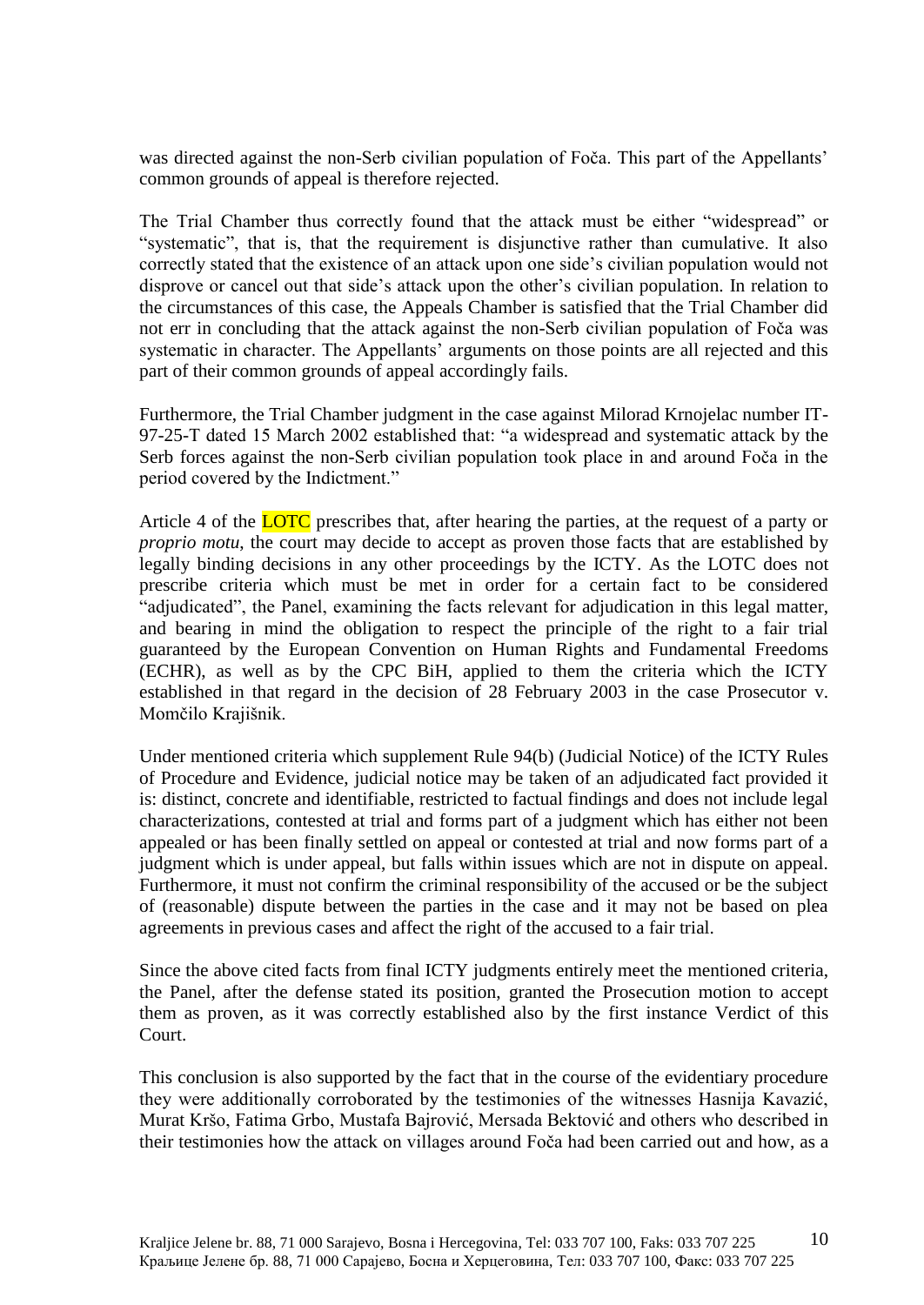result of it, they had been exposed to constant physical and mental abuse and plunder and expelled from their homes in the end.

Assessing the above mentioned evidence in relation to accepted facts, the Panel established that in the area of the municipalities of Foča, Gacko and Kalinovik, in the period from April 1992 until the end of March 1993, the army and police of the so-called Serb Republic of BiH carried out a number of acts of violence, which were extensive and resulted in a large number of victims.

Bearing in mind the pattern of committed crimes which took place in the mentioned period, multiple rapes, taking away, killings, pillaging and destruction of property, the Appellate Panel concludes that the acts of violence were organized and systematic and that they were directed solely against Bosniak civilian population.

It follows from the above-mentioned that, in the period from April 1992 until the end of March 1993, there was a widespread and systematic attack by the army and police of the socalled Serb Republic of BiH directed against Bosniak civilian population of the Foča Municipality.

Therefore, this Panel assesses as unfounded the defense claim that a widespread and systematic attack did not exist in the area of Miljevina because there were no war operations there, as the concept of "attack" is not limited to the hostilities but encompasses situations in which persons not taking any active part in the hostilities are mistreated, and humanitarian law is applied on the entire territory under the control of one side, which was indisputably the case in the entire territory of the Municipality of Foča, including Miljevina.

As for the other important elements of the subject matter of the criminal offence, it is indisputable that, in the period from 6 April 1992 until 31 December 1996, the accused was a member of the army of the Republika Srpska, which follows from the Certificate of the Military PO Box 7502 Sokolac dated 3 March 2005 and the Memo of the RS Ministry of Defense, Foča Department, dated 14 March 2005.

It is also indisputable that after 6 April 1992 an intervention unit, whose command post was in the motel "Miljevina", was formed in Miljevina and that the accused and his brother Zoran Samardžić were assigned to the mentioned unit. The Court drew such a conclusion on the basis of the testimonies of the defense witnesses, Srećko Davidović, who was also assigned to the same intervention unit, and Srđan Stanković, Commander of a 3<sup>rd</sup> Battalion Company. From the testimony of the witness Srđan Stanković also follows that he was obliged to come twice a day to the command post in the motel Miljevina to briefings and that he used to see the accused Neđo Samardžić on those meetings, as well as that he was sometimes going to do reconnaissance with him.

In addition to the mentioned above, almost all prosecution witnesses confirmed that during the stay in Miljevina or in the Partizan Sports Hall they used to see the accused Neđo Samardžić, most frequently in company of the other members of the RS army and police, Zoran Samardžić, Mićo Olović, Radovan Stanković and others.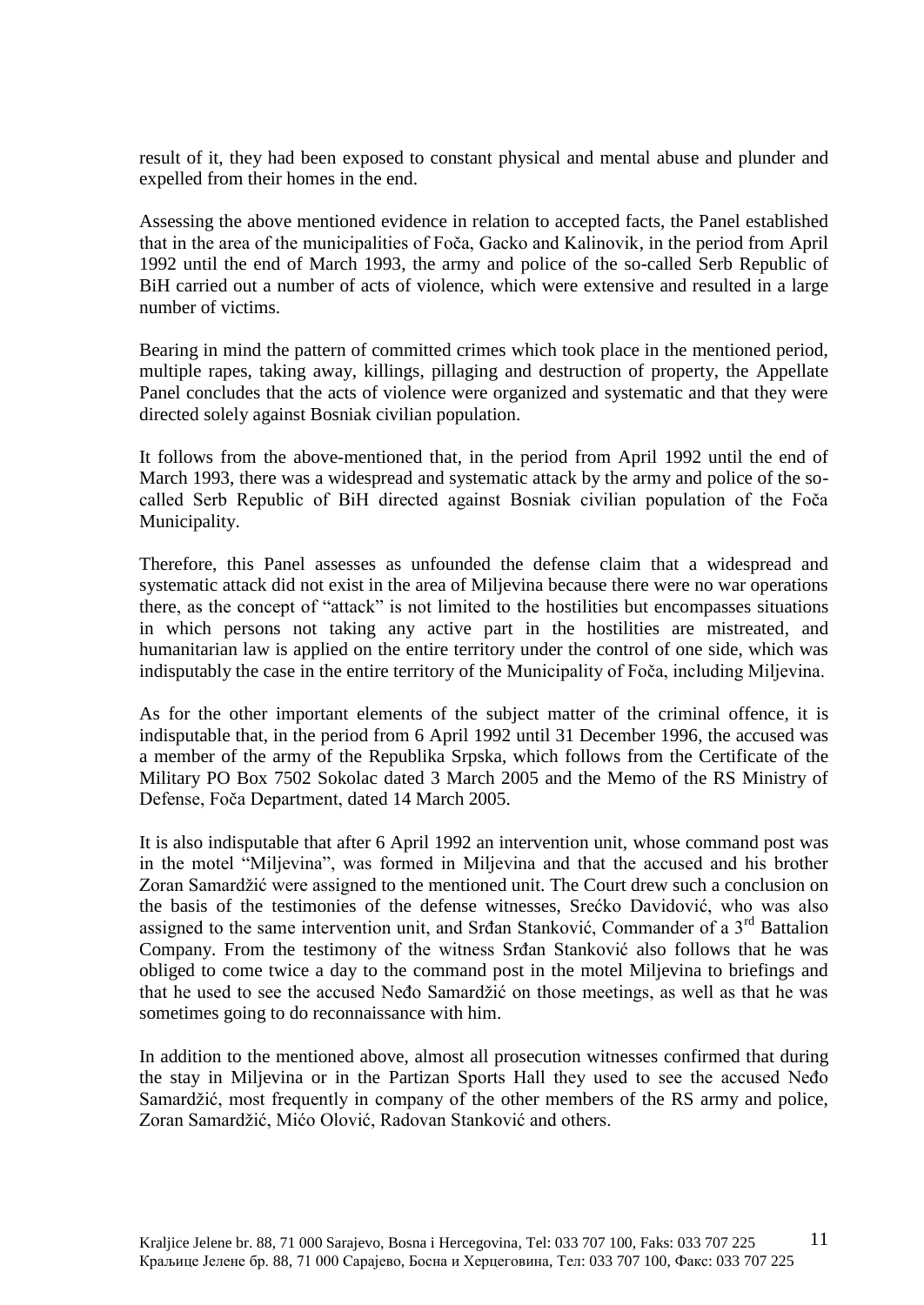From the overall assessment of the testimonies of the heard witnesses, which will be analyzed in more detail when assessed in relation to individual acts which the accused undertook, follows that he not only knew about the existence of a widespread and systematic attack but his acts actually constitute part of that attack.

Namely, the facts that the accused treated inhumanely the Bosniak population which happened to be in the area around Foča, i.e. participated in abuse and forcible taking away of civilians, raped and held in sexual slavery a number of Muslim women and girls, repeating those acts many times over a longer period of time, which clearly fit in the context of a large number of acts of violence which took place at that time, clearly show that the accused was fully aware of his acts and their consequences and actually wanted them to be part of such an attack, whereby all essential elements of the criminal offence of Crimes against Humanity have been met.

**I 1.** With regard to the acts of perpetration for which the accused was found guilty under Count 1 of the operative part of the Verdict, the Court, before all, bore in mind the testimony of Fatima Grbo, as she was an eyewitness to the event and an injured party in it, as well as the testimony of the witness Mustafa Bajrović and the List of camp detainees number 01-41-2710/2006 dated 2 June 2006. The witness Grbo Fatima stated in her testimony that, after the attack on the village of Jeleč had been carried out, she had been transferred to the summerhouse of Ismet Softić by Milenko Vuković on 1 May 1992, together with her brothers Sulejman, Seid, Munib, sister Fata, mother Tifa, uncle Meho and cousin Mustafa, where she stayed until 2 September of the same year. She further stated that on 9 June 1992, the accused Neđo Samardžić, "armed to the teeth", had come to the mentioned summerhouse together with his brother Zoran and Mićo Olović and they had taken away her two brothers, Sulejman and Seid, as well as her cousin Mustafa from the neighboring house, because on that day two Serb soldiers had been killed. When taking them away, the accused, together with his brother and Mićo Olović, yelled at her brothers and cousin, cursed their Balija mother and then forced them into a car, which went in the direction of Miljevina, and that was the last time she saw them. The witness described in detail how the accused, with his brother and a few persons unknown to her, had come back to the same house on the following day, forced her to go to the basement and throw out all the things that were in it, then he pointed an automatic rifle to her neck and head asking her to give him mines and money and then he hit her in her back by a rifle butt and pulled her breasts, telling his brother to take her to Karaman's house.

The Court gave full credence to the testimony of this witness, since she very precisely described how the accused had taken away her brothers and cousin and how he then returned and maltreated her, remembering all relevant details pertaining to the time when the event took place, persons who were present and what the accused looked like. Her testimony was also corroborated by the testimony of the witness Mustafa Bajrović, who, admittedly, was not an eyewitness to the event, but learned about it from Ramiza Softić, whose husband had also been taken away. According to what this witness learned, Grbo's brothers and cousin had been taken away exactly by the accused. The fact that the witness learned about the name of the accused and his brother from a neighbor did not challenge the credibility of her testimony in any way, since the accused and his brother are not originally from Miljevina and they did not live there before the war, so it is quite normal and acceptable that she did not know their names in the beginning. As the place in question,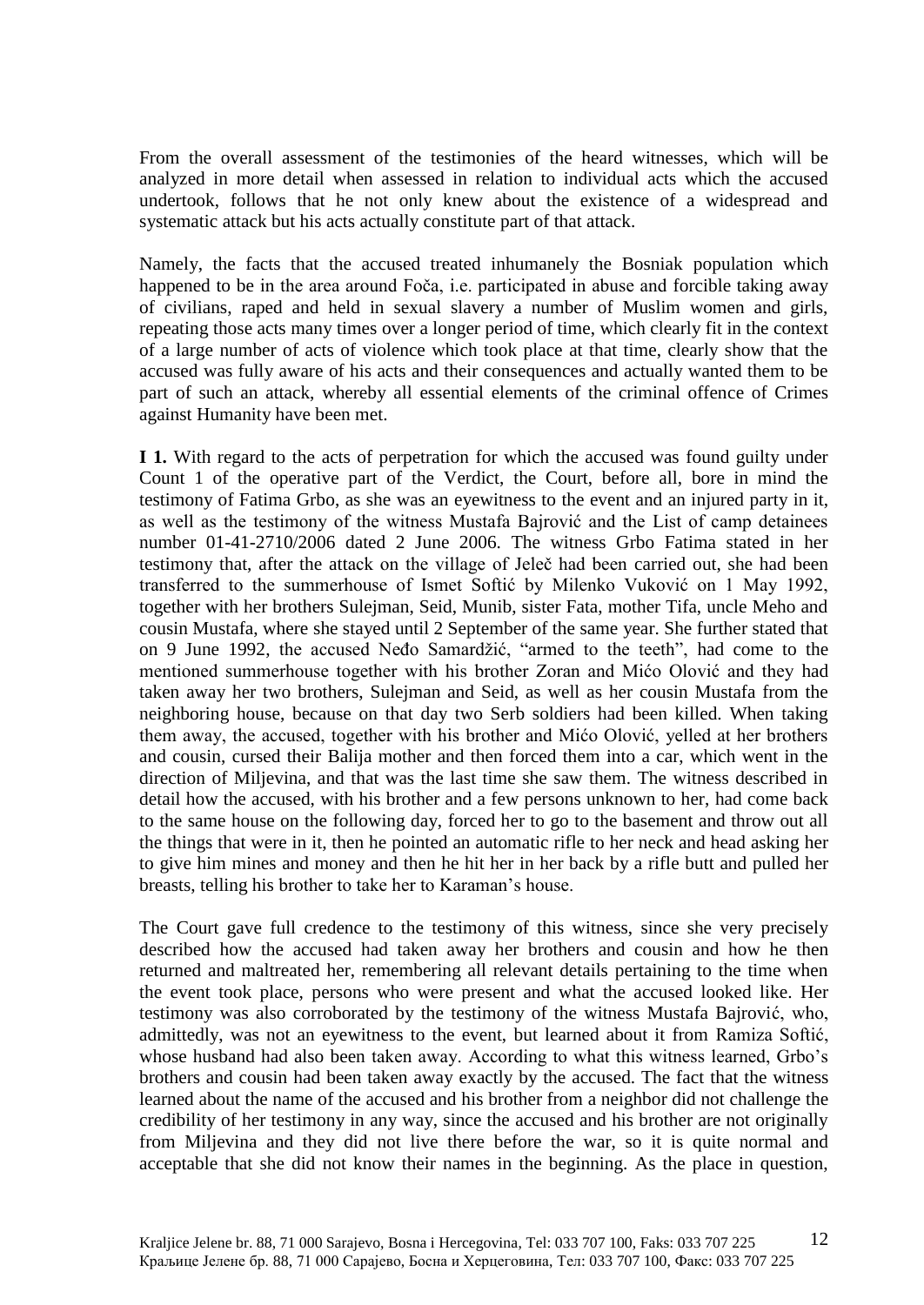where the accused was often seen in the period covered by the Indictment, is very small, the Panel believes that the fact that the witnesses learned about the name of the accused from other persons or only subsequently, having heard soldiers calling each other, does not challenge the truthfulness and reliability of such an identification.

It was exactly owing to the detailed and precise description of the event by the witness Fatima Grbo that the Panel established the exact sequence of acts in which this event had taken place, so in accordance with that it specified factual description, not interfering with the objective identity of the Indictment, while, inspecting the List of camp detainees number 01-41-2710/2006 dated 2 June 2006, it established that Sulejman Grbo and Mustafa Grbo, who had been taken away, had not disappeared without a trace after the above described taking away, but they had been brought to the KPD Foča and for that reason this part of the factual description in the Indictment was left out in the operative part of the Verdict.

**I 2.** Furthermore, the accused has been charged with taking part in the abuse of Šućrija Softić, with his brother Zoran, in June 1992, after which they forced him in a vehicle and took first to the police station in Miljevina, whereupon he was transferred to the KPD Foča and then to the KPD Kula, and after that exchanged only to die five days after the exchange.

Fatima Grbo, Mustafa Bajrović, witness "A" and Miodrag Miletić testified with regard to circumstances of this Count of the Indictment. The witness Fatima Grbo was an eyewitness to this event as well and she stated in her testimony that several days after her brothers and cousin had been taken away, the accused, his brother and Mićo Olović came to Šućrija Softić's house. She further described in detail how she, from the window of the house where she temporarily resided, which was about 200 meters away from the house of Šućrija Softić, had watched the accused and his brother Zoran take Šućrija Softić out of his house and tie him to a fence, beating him with a baton and rifle butt and making him call his brother Raif to come back. After that, they forced him into a small truck and drove him in the direction of Miljevina; she learned about his further fate from Šućrija's wife, Ramiza, who told her that her husband was transferred after that to the KPD Foča and then to Kula and that he died soon after that. The testimony of this witness is fully corroborated also by the testimony of the witness "A", who was imprisoned in the KPD Foča from 17 April 1992 and in the period from November 1992 until April 1993 stayed in the same room with Šućrija Softić, who told him how he was imprisoned and by whom. This witness confirmed that he had learned directly from Šućrija Softić that the accused Neđo Samardžić had captured him in a forceful and rough manner in the village of Rataje, near Miljevina, and brought him to the police station in Miljevina together with Čengić Fehim, Nezir and Hilmo, where they were kept for ten to fifteen days. He was mentally and physically maltreated in the police station, he was deprived of food and clean water, and then he was transferred to the KPD Foča. The testimonies of those two witnesses are essentially consistent and complement each other and for that reason the Court is satisfied that they are credible and truthful. The witnesses testified very clearly about all details which, taking into consideration the circumstances under which the event took place, they could objectively memorize, and in that respect, very convincing is the testimony of the witness "A", who gave to the Court information he had obviously learned directly from Softić Šućrija, such as, for example, the information that Mićo Olović had been sitting in a car when he had been taken away, that the Grbo brothers had been taken away before him, how he was treated in the station in Miljevina and the like. The witness also easily remembered other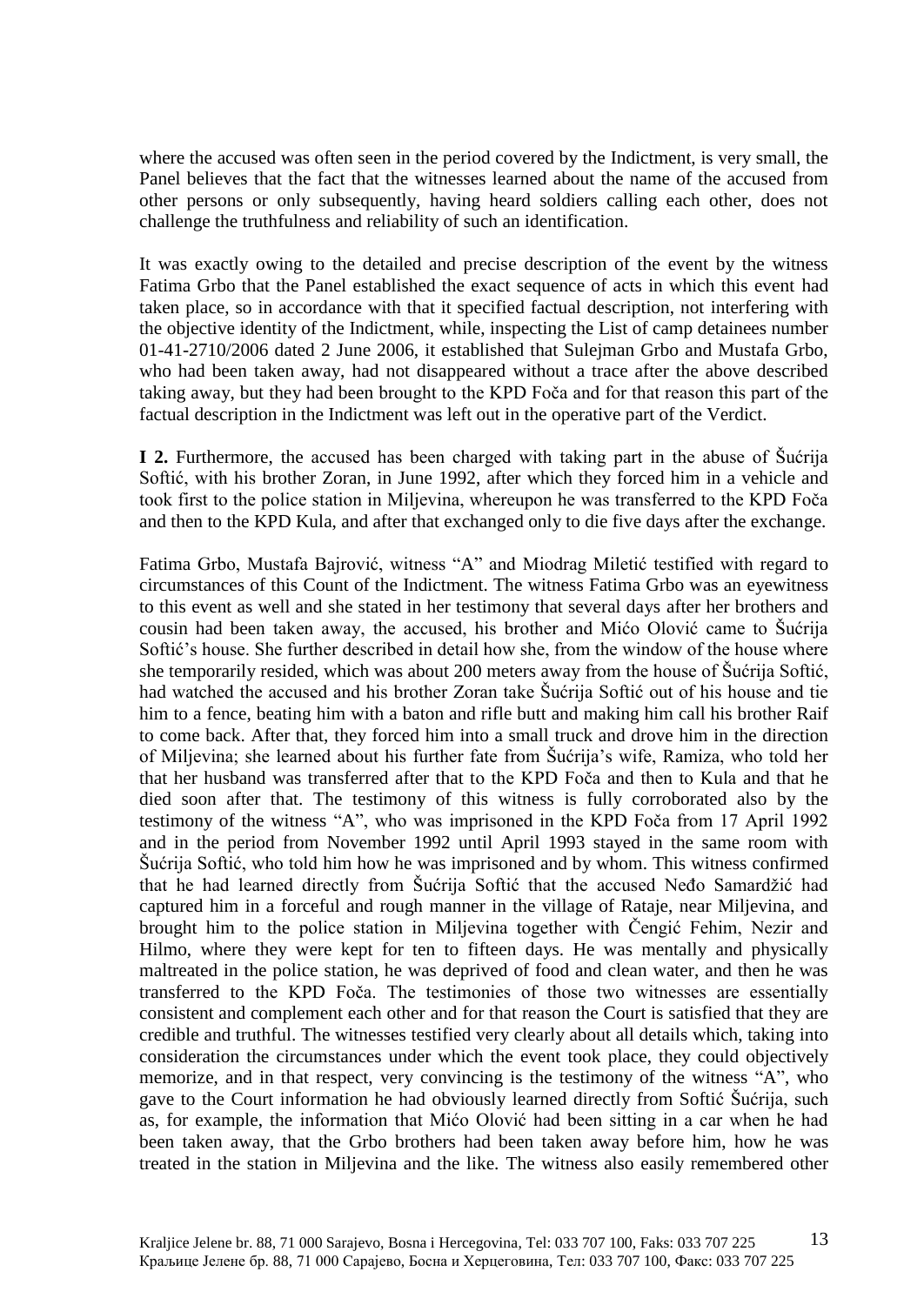details in relation to the period when they stayed together in the KPD Foča, the date when they were transferred there and the number of the room in which they stayed.

With regard to the mentioned above, the Court did not find the testimony of the witness Miodrag Miletić, by which the defense tried to challenge allegations of the witness Fatima Grbo, relevant to establish decisive facts pertaining to the participation of the accused in the mentioned event, since this witness only denied that he had participated in taking away of the Grbo brothers and Šućrija Softić, and the Panel finds this answer quite foreseeable and logical, while at the same time he confirmed that he knew that they had taken place and he did not assert in any way that the accused had not taken part in the event in question.

**I 3.** That the accused abused and raped the injured party Nura Sajtović in May 1992, whereupon he took her out of the apartment and tied her half-naked to a post in the settlement of Stara Kolonija and then left the scene leaving her tied, the Court established on the basis of the testimony of the witness-injured party, and partly the witness Darinka Mrgud.

To wit, the witness-injured party Nura Sajtović did not hesitate in recognizing the accused before the Court as the person who had come to her apartment with his brother and another girl. She further stated that the accused had taken her to a small room where he had physically abused her by inflicting several injuries upon her by bayonet, pulled her hair making her eat it, and then raped her. After that he took her out of the apartment in her slip and took her to the settlement of Stara Kolonija where he tied her to a pole. In her testimony, the witness further stated that Đorđe Mrgud who was passing by untied her from the pole and gave her his clothes to wear, took her to his home and she was hiding in his cellar for 15 days. The Court gave full credence to this witness' testimony, bearing in mind that, regardless of certain lack of clarity in her statement which, in the opinion of this Panel is the result of her traumatic experience, she clearly stated that it was exactly the accused that had abused and raped her.

Although the mentioned witness, also the injured party, is the only eyewitness to the referenced event, having carefully considered it the Panel accepted her testimony in its entirety, given that, considering the circumstances of the event and the nature of the criminal offence, she was the only one present, beside the accused, when the mentioned event occurred. Furthermore, in her testimony, the witness mentioned on several occasions that on his arrival the accused had been accompanied by his brother Zoran and a girl whom she did not know, and that girl had stayed in her apartment together with him. This part of the testimony has been supported by the testimony of the witness "G" who confirmed that Neđo Samardžić had brought her to the apartment which she knew belonged to one Nura.

The defense witness, Darinka Mrgud, wife of the late Đorđe Mrgud denied that her husband had saved Nura Sajtović in the way she described, as well as that she had stayed for 15 days in their cellar. The Court did not give credence to this witness' testimony, believing that it was very unconvincing and mainly untrue, given that the witness confirmed that Nura Sajtović had come to her house on one evening, scared, however, being asked whether she told her why she was scared, the witness replied unconvincingly and illogically that "she may have insisted on her telling her something" but she did not want to listen to her. In addition, in her testimony, the witness stated she had feared possible consequences she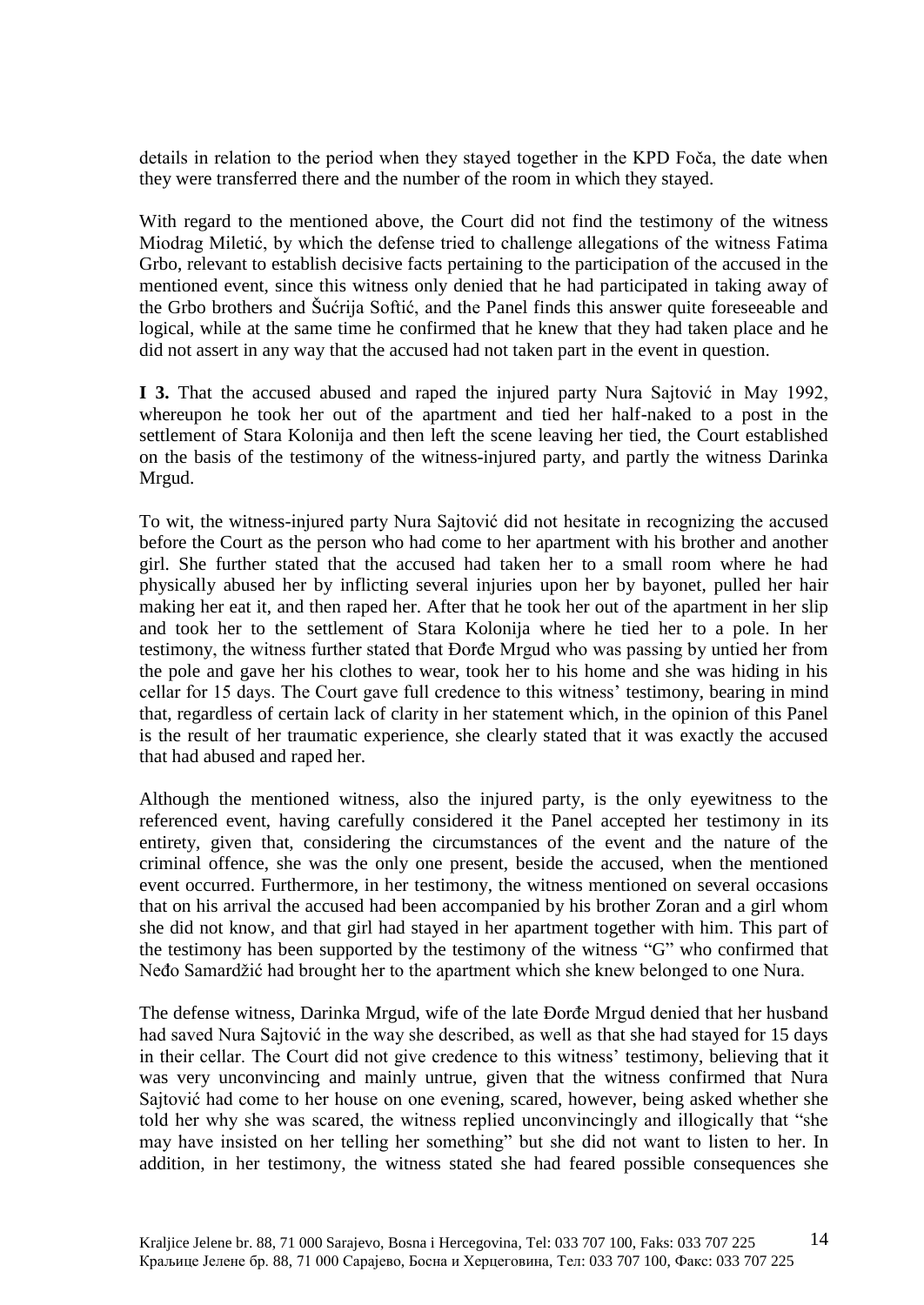might have had due to the fact that Nura had come to her house, as it was war, whilst in the cross-examination her testimony was additionally discredited by the fact that prior to her coming to testify she had heard from her friend she was summoned to the Court because "Nura Sajtović set her up", which is why the Panel believes that she failed to provide a truthful testimony before the Court or that her husband did not inform her about the event as he had the realistic situation in mind and tried to leave unknown the act of helping in order to protect his family. The Court also assessed the fact that the witness stated her late husband was a good man who did not distinguish people by ethnic or religious affiliation, which along with the fact that the witness Sajtović was their neighbor and even saved their son, supports the assertion of the witness Sajtović that Đorđe Mrgud had helped her. Finally, why would the witness Sajtović claim something like that, and contrary to that, is the fact that the witness Darinka Mrgud, who lost her husband and elder son, still lives in Miljevina with her younger and ill son, whilst it is not excluded that she did not want others to get the impression that her husband had helped Bosniaks during the war.

**I 4.** In the establishment of the acts of the commission of which the accused was found guilty under Count 4 of the operative part of the Verdict, the Court based its conclusion on guilt of the accused on the testimony of witness under pseudonym "N" who stated that on 31 May 1992, the day after her father was taken to the KPD Foča, precisely on 30 May 1992, a group of soldiers came to the house in which she stayed with her mother. The accused Neđo Samardžić was among the soldiers who separated her from her mother and took her to another room, tied her eyes with a towel and hit her by bayonet on her head. According to the witness, the accused ordered her to undress which she refused to do, whereupon, although she resisted he forcibly took her clothes off, pulled her down on the couch and then raped her. Since the witness was screaming, her mother entered the room begging him to save her child, whereupon the accused got dressed and left. The witness further said that after a few days the accused had returned with two other soldiers, had taken her to the motel in Miljevina placing her in one of the rooms where he "had beaten her well" and raped again, and then left her in the motel for about seven days where she was subjected to rape by other soldiers who came there.

The Court gave full credence to the testimony of this witness, as she completely confirmed the allegations of the Indictment throughout her testimony, and categorically and consistently identified the accused as the person who had committed the referenced criminal acts. The Court also accepts as truthful the part of the testimony of the witness pertaining to the way she first identified the accused, given that she did not know him from before but she found out what his name was from the ID card he dropped on the floor after he had raped her. To wit, both in direct and cross-examination, this witness adhered to the statement that she had seen the ID card of the accused wherefrom she had found out his name and surname, as well as that he was from Bileća. Discrepancies between the testimony of the witness given at the main trial and the statement given to the Prosecutor's Office of BiH pertaining to the detail whether she saw the ID card on the accused' first or second arrival, in the opinion of the Panel are not of such nature to question the credibility and truthfulness of her statement.

To wit, her testimony must be brought into context of the time in which the mentioned events happened, in other words the fact that she first had extremely traumatic experience in her own house, followed by her detention contrary to her will in a room wherein she was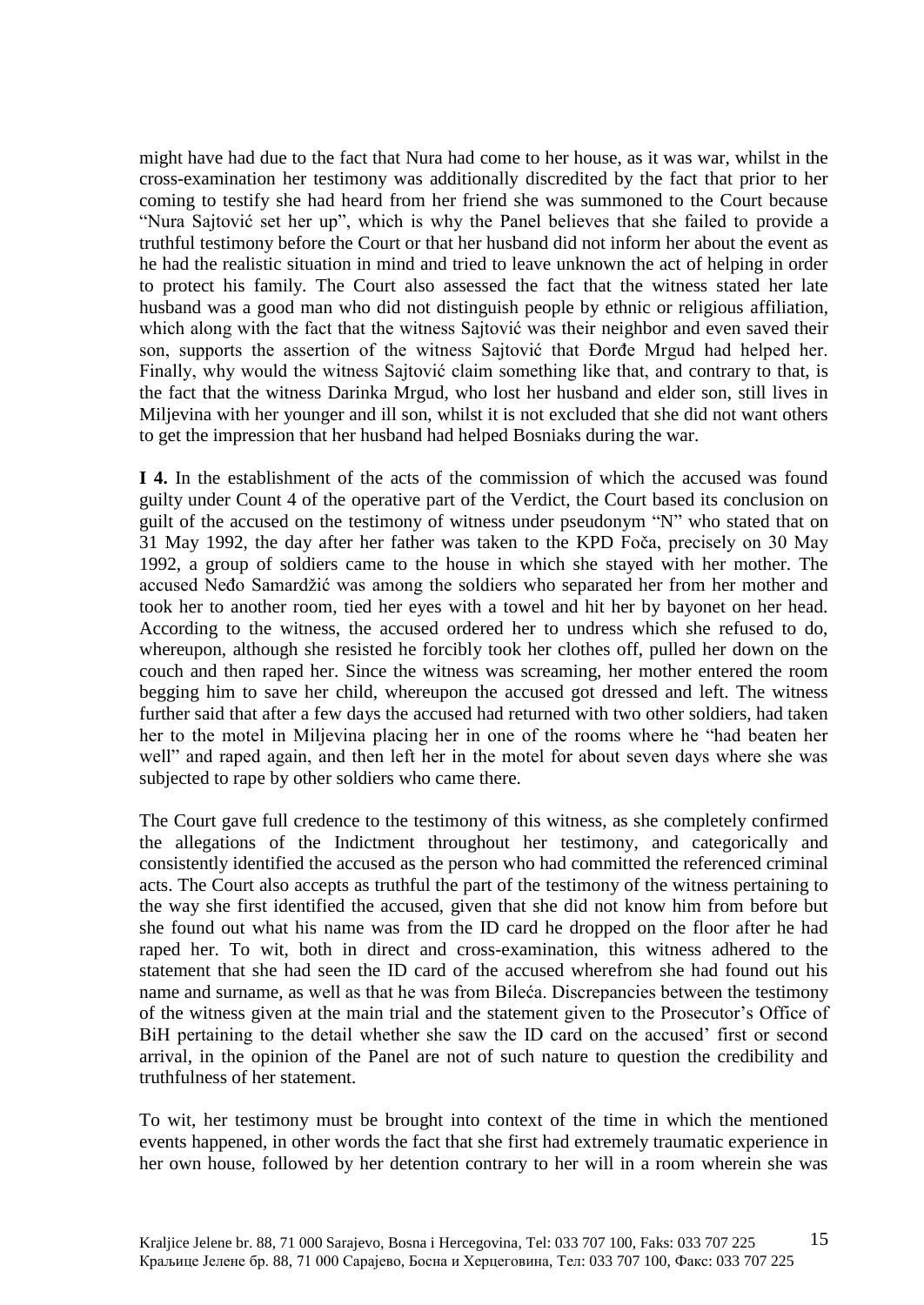subjected to severe physical and mental abuse by several persons, including the accused, who obviously abused her on several occasions, and given the said she cannot be reasonably expected to say with hundred percent accuracy whether she saw the ID card on his first or second arrival. What is important for this Panel is the fact that the witness is definite in that she saw the ID card and read the data she could actually find out from the ID card (name, surname and place of birth), which is why the above-mentioned discrepancies are not of such nature to question the truthfulness of the entire testimony. In addition, allegations of her testimony are fully supported by the testimony of her father, witness K.M. who had found out the details on the referenced events from the witness "N" and his wife who died in 1998, and his testimony corresponds in its important parts with the testimony of the witness "N", whilst the discrepancies or events the witness was not familiar with pertain exactly to the events particularly unpleasant and traumatic to the witness "N" and her mother, and quite naturally one cannot expect them to go into details while speaking of the events with the father or the husband.

**I 5.** Furthermore, the Panel established in a reliable and undisputed way that the accused had committed the criminal acts with which he is charged and which pertain to keeping in sexual slavery several Bosniak women, in "Karaman's house" in Miljevina, Foča Municipality, and which by its characteristics constituted a detention camp for women. The Panel based such a viewpoint on the fact that detention camps constitute places in which, to the greatest extent, civilization standards are systematically suspended, whilst legal norms regulating interpersonal behavior in a rather wide community are reduced and violated in the most drastic manner. In doing so, the Panel has in mind that such a type of detention camps has its specific characteristics in comparison to majority of others, ensuing from the purpose of its establishing: it is a detention camp for mass rapes (therefore, hygienic and living conditions were "better") of young women of Bosniak population in order to cause severe humiliation, mental and physical pains, and accomplish the general, long-term goal, ethnic cleansing, given that the raped women constitute displaced population deciding to take permanent refuge for psychological, moral, religious, customary and other reasons.

The part of the factual description which the Court could not establish with certainty based on the presented evidence pertains to whether the accused, while persecuting Bosniak civilians together with Radovan Stanković, separated the underage A. B. from her mother and brought her to the "Karaman's house" and whether he raped her, which is why this part of the factual description was deleted from the operative part of the Verdict.

Such a state of facts clearly ensues from the statements of the witnesses L, G, K, J, M, H, R, I and P, detained for certain time in the "Karaman's house" in the period from June through September 1992. All the witnesses described the "Karaman's house" in the same way, as some kind of a brothel wherein they were brought against their will, forced to clean and cook for the soldiers visiting it and were subjected to almost daily raping by various persons, including the accused Neđo Samardžić. As their testimonies indisputably suggest, they were very afraid, could not eat, sleep and the accused and other soldiers treated them as legitimate war booty or personal property. In particular, this is suggested in the testimony of the witness "J" who said she had been the property of Radovan Stanković, as well as the witness "M" who also described the way the girls, upon their arrival, had been allocated to soldiers. All the girls who stayed in the "Karaman's house" were raped. This fact indisputably ensues from their testimonies, and there were underage girls among them, such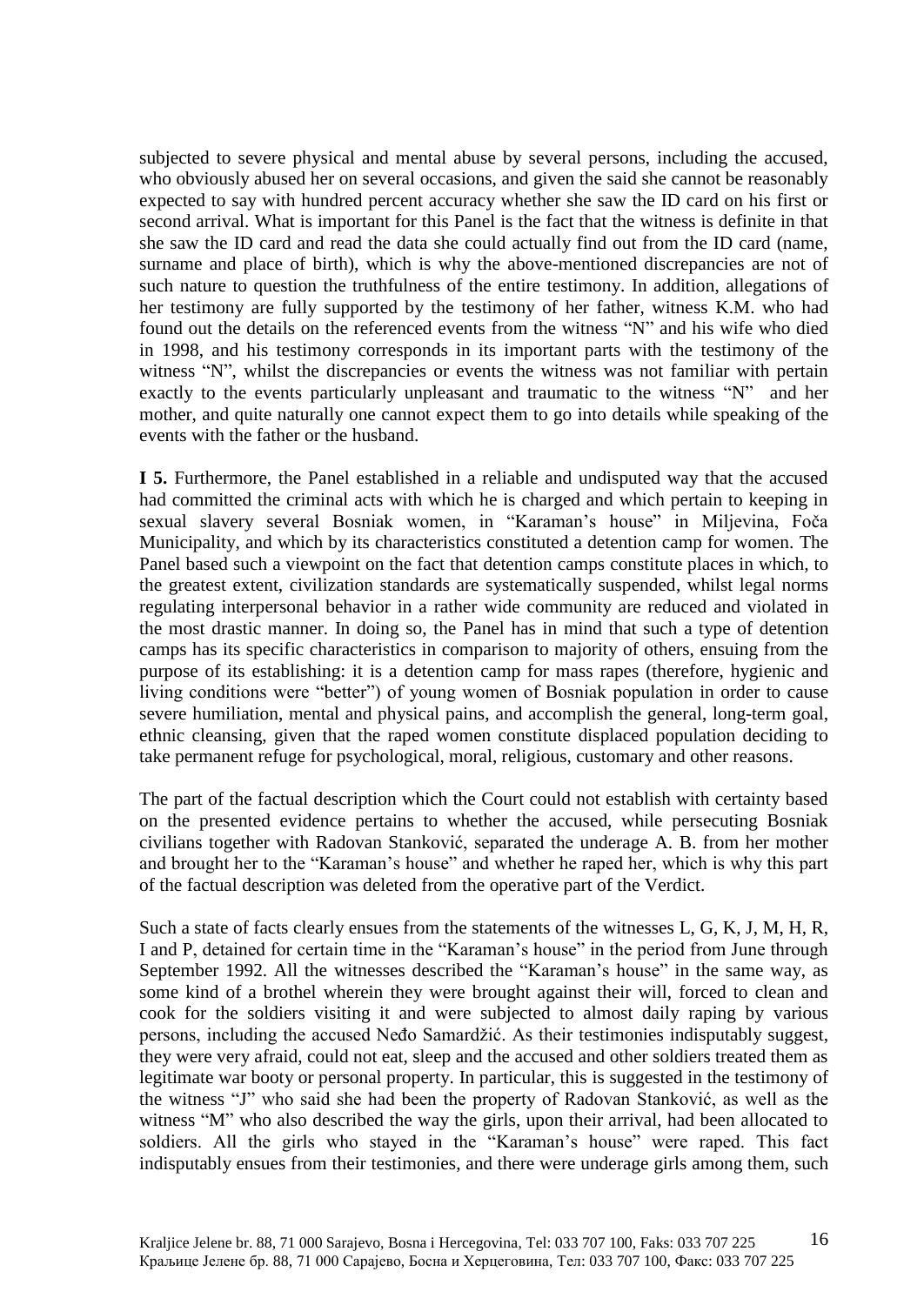as A. B. and J. G. which is also confirmed by the witnesses M, L, J and K. In her testimony, the witness "K" clearly, logically and convincingly describes how, among others, Neđo Samardžić, Radovan Stanković, Nikola Brčić and Pero Elez used to come on a daily basis, ordering them what to cook, and in the evening organize "drinking bouts", bringing various "Miljevina men and Montenegrins" who also raped them. The witness gave detailed description as to how, on one occasion, the accused had forced her in a room upstairs and raped her in a particularly brutal manner for over one hour, both orally and vaginally. The witness "L" also, in her testimony suggesting that she had particularly traumatic experience throughout her detention in the "Karaman's house", confirmed that, among the others, she had been raped by the accused and described the first rape as the one leaving the strongest imprint on her memory. The testimonies of the above-mentioned women and girls correspond to that extent that they leave no doubt for the Panel in their truthfulness and credibility. Based on their testimonies, the Court established with certainty that the "Karaman's house" had constituted a detention camp in which women of Islamic religion were brought, the main aim being to rape and subject them to physical and mental torture. As the consequences of their stay in the camp, majority of the heard witnesses are of seriously disrupted physical and mental health and due to their several-month long detention and isolation under particularly agonizing circumstances they had difficulties to remember all the details. However, they, notwithstanding, testified in a very clear and undisputed manner on all relevant circumstances pertaining to both the role of the accused as one of those "in charge" of the "Karaman's house" and his acts, in other words without any hesitation they described the accused as the person who had raped, abused and kept in sexual slavery numerous women and little girls in the aforementioned period.

**I 6.** Furthermore, in the Indictment the accused was charged with taking away B. J. on undetermined day in August 1992 from the "Karaman's house" where she was detained, placed her in an apartment in Miljevina where he forced her into sexual intercourse on a daily basis, and on one occasion he made the injured party, the then underage "G" who was also detained in the apartment to strip naked and watch him forcing B. J. into sexual intercourse from the corner of the room.

With regard to the circumstances of this Count of the Indictment, the Court heard the witness "G" who, in early 1992, lived in the village of Gradac, Foča Municipality, with her grandmother and two uncles who were killed in June by Miško Savić, Pedo, little Miško and Vule, taking her into a hotel in Miljevina, wherefrom Zoran Samardžić took her to an apartment in which she found Dž. R. and M. Č. and where she lived for about four months. Thereupon, the accused Neđo Samardžić took her to an apartment two floors up owned by a person called Nura and in which she found J. B. and Almasa, whereas Almasa was taken away ten days upon her arrival by Pero Elez. In her testimony, the witness clearly described how, throughout two and a half moths of her stay in the apartment, together with B. J., she had to clean and cook whilst they were not allowed to go out. She clearly stated that Neđo Samardžić had kept B. J. in that apartment for himself, that she had had to be with him and had been very often forced into sexual intercourse, almost every night, given that he came only at night. Further, she stated that on one night she had heard some noise and incomprehensible conversation between the two of them, which was followed by the accused coming to her room and ordering her to come to "their" room, strip naked and stand in the corner of the room "to watch him sadistically abusing her". The witness then described how the accused had raped B. J. or completed sex act while holding her hands.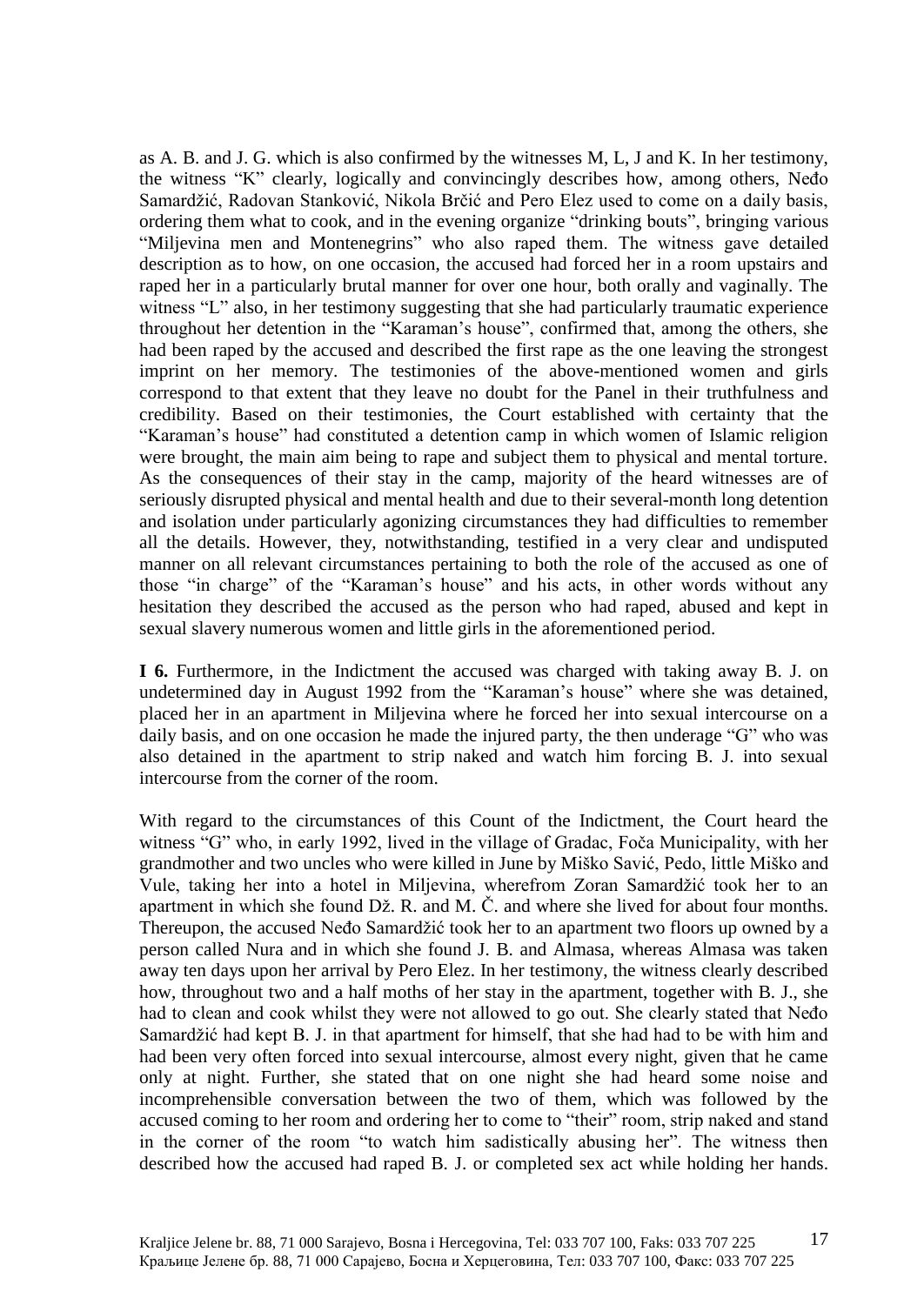The circumstances that B. J. stayed in the apartment with the accused because he had separated and kept her only for himself, without her explicit consent, ensuing from the way she had been taken off a truck and brought from Kalinovik to Miljevina and the way he had treated her while he kept her in the apartment, as the witness "G" stated, indisputably point to the conclusion that the accused kept B. J. in sexual slavery, whilst lack of resistance or obvious and constant disagreement throughout the sexual slavery cannot be interpreted as a sign of consent. Neither the resistance is the requirement nor the permanent application of force in itself is the element of the subject matter of rape.

The witness "G" testified concerning the circumstances of the charges pertaining to the period from November 1992 through 23 March 1993 when she, upon her transfer from the above-mentioned apartment to the "Karaman's house", was kept in sexual slavery, in other words forced, together with the injured "L" and G. J., into doing the housework, and subjected to rape by Nikola Brčić and other soldiers. Her testimony, completely consistent with the one given by the witness "L", suggests that the accused brought her to the "Karaman's house" where she found J. G. and "L" and that throughout their stay there all three of them were subjected to rape by Nikola Brčić, in the first place. According to the witness, he made them drink with him, sing Chetnik songs, and do whatever he requested them to.

This witness' testimony was fully supported by the testimony of the witness "L" and the Court found it completely reliable and authentic, in particular having in mind its objectivity reflected in the fact that the witness was very clear in that throughout her stay in the apartment with Zoran Samardžić, as well as the two and a half months she stayed in the apartment with the accused, no one, including the accused, treated her inappropriately or abused her, which makes it obvious that the witness has no intention or motive to charge the accused groundlessly. Considering the above-mentioned, the Panel indisputably established that the accused had committed the criminal offences of which he was found guilty under Counts 6 and 9 of the operative part of the Verdict, and it is necessary to particularly stress out that the criminal offence of rape, within the context of Crimes against Humanity, considerably differs in its nature from the criminal offence of rape as an offence constituting general crime requesting corroborating evidence or direct examination of the very victim, since in such cases of rape in war as an act against humanity, the examination of the victims themselves is very often impossible due to objective reasons, as many were killed, are unaccounted for or, quite understandably, at unknown address. The fact that B.J. as a victim of rape was not available to the Court did not question reliability of the Court's finding pertaining to the acts of the commission by the accused in relation to B.J. In addition, part of the testimony pertaining to Count 9 of the operative part of the Verdict is entirely supported by the witness "L" whose testimony was very clear and impressive, and who confirmed that together with the injured party "G" and J. G., she was detained in the "Karaman's house" until 21 March 1992, describing what they have gone through in the same way as the witness "G".

**I 7.** That the accused undertook the acts constituting rape of the witness "B" in the way as described in more details under Count 7 of the operative part was established by the Court through the assessment of the testimonies of the injured party "B" and her mother, witness under pseudonym "C", as well as on the basis of their testimonies established in a reliable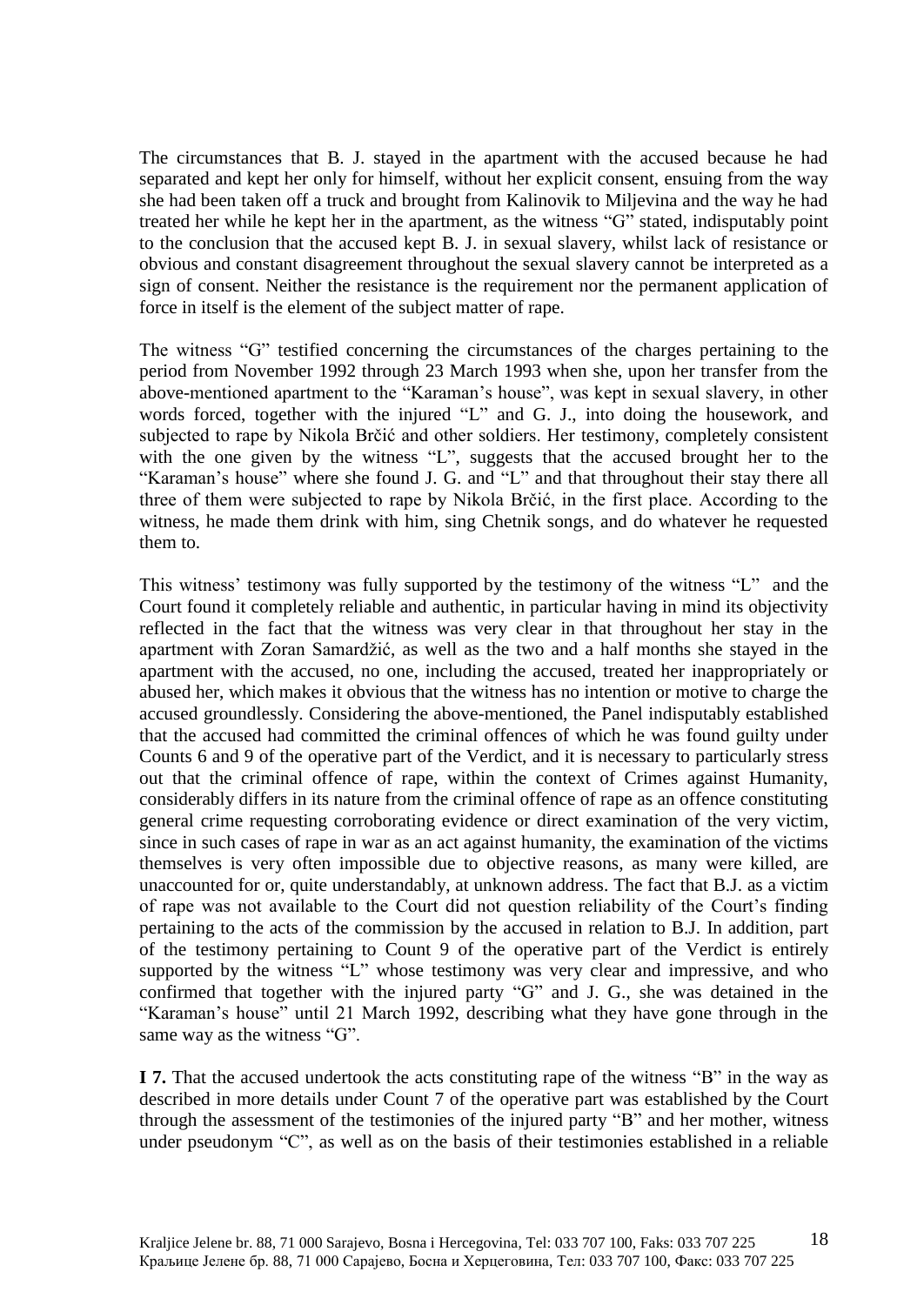manner that the accused had committed the offence with which he is charged under this Count.

To wit, the testimony of the witness "B", which is consistent with the testimony of the witness "C", suggests that at the beginning of the war she lived in Miljevina with her father, mother and brother until 9 June 1992 when her father and brother were taken away and she remained living with her mother in the apartment. She did not know the accused in person, however she used to see him while he was passing by with his brother in a car without an exhaust pipe and the neighbors told her what his name was. Some time in mid-August the accused, together with a male person, came to their apartment and immediately separated her into a bedroom. As she entered, the accused closed the window, let the shutter down, ordering her to take her clothes off which she obeyed. Then, under the threat that if she screams he will kill her, he completed the sex act, after which the second person accompanying him invited him to go and the two of them left the apartment together. The witness' testimony is fully supported by the testimony of her mother, witness under pseudonym "C" who was present in the apartment throughout this event. She was in the kitchen where the other man who accompanied the accused attempted to rape her when she heard her daughter crying in the other room; after the two of them left she helped her to wash herself in order to prevent possible pregnancy.

The Court gave credence to the testimonies of the witnesses believing that they were given objectively and bearing in mind that they were consistent in important parts. In addition, both witnesses stated that they had known the accused by sight, in other words because of his car which he often drove past and which did not have the exhaust pipe thereby producing a loud noise. This detail was also mentioned by other witnesses heard in the course of the evidentiary proceedings, such as witnesses under pseudonyms K, H and D, who also clearly stated that the accused was known by driving a "Lada" without the exhaust pipe, which is how they knew when he arrived, and which also represented certain kind of mental terror for them. Discrepancies in their testimonies pertaining to the color of the car, according to this Panel, are not of such nature to question the credibility of their testimonies, particularly if taken into account that only one of them said she thought the car was red, whereas all others conformably stated it was yellow or banana. Witnesses B and C gave the physical description of the accused, whilst the witness B was more precise describing him as a tall, heavily-built, rather young man with black, wavy hair, medium-length beard, which is the description matching with the one given by other witnesses in their testimonies: Nura Sajtović, N, P, G and in particular "L" and their statements also suggest that Neđo Samardžić was tall, with dark, wavy hair, flat-faced, so that the Court had no doubts in the identity of the accused. Such an established state of facts indisputably suggests that the accused committed the criminal acts with which he is charged under this Count, exactly in a way as the witnesses described.

**I 8.** With regard to Count 8 of the operative part of the Verdict, the Court based its decision on the testimonies of almost all witnesses of the Prosecution including witnesses I, P, H, B, C, D, F, N, E, Fatima Grbo, Nura Sajtović and Hasnija Kavazić. The testimonies of these witnesses agree in important parts concerning their transfer to the "Partizan" Sports Centre in Foča on 3 September 1992. In that Centre they were subjected to physical and mental abuse and looting. Thus, for example, the witness P describes that approximately 200 women, children and the elderly were transferred together with her to "Partizan". Having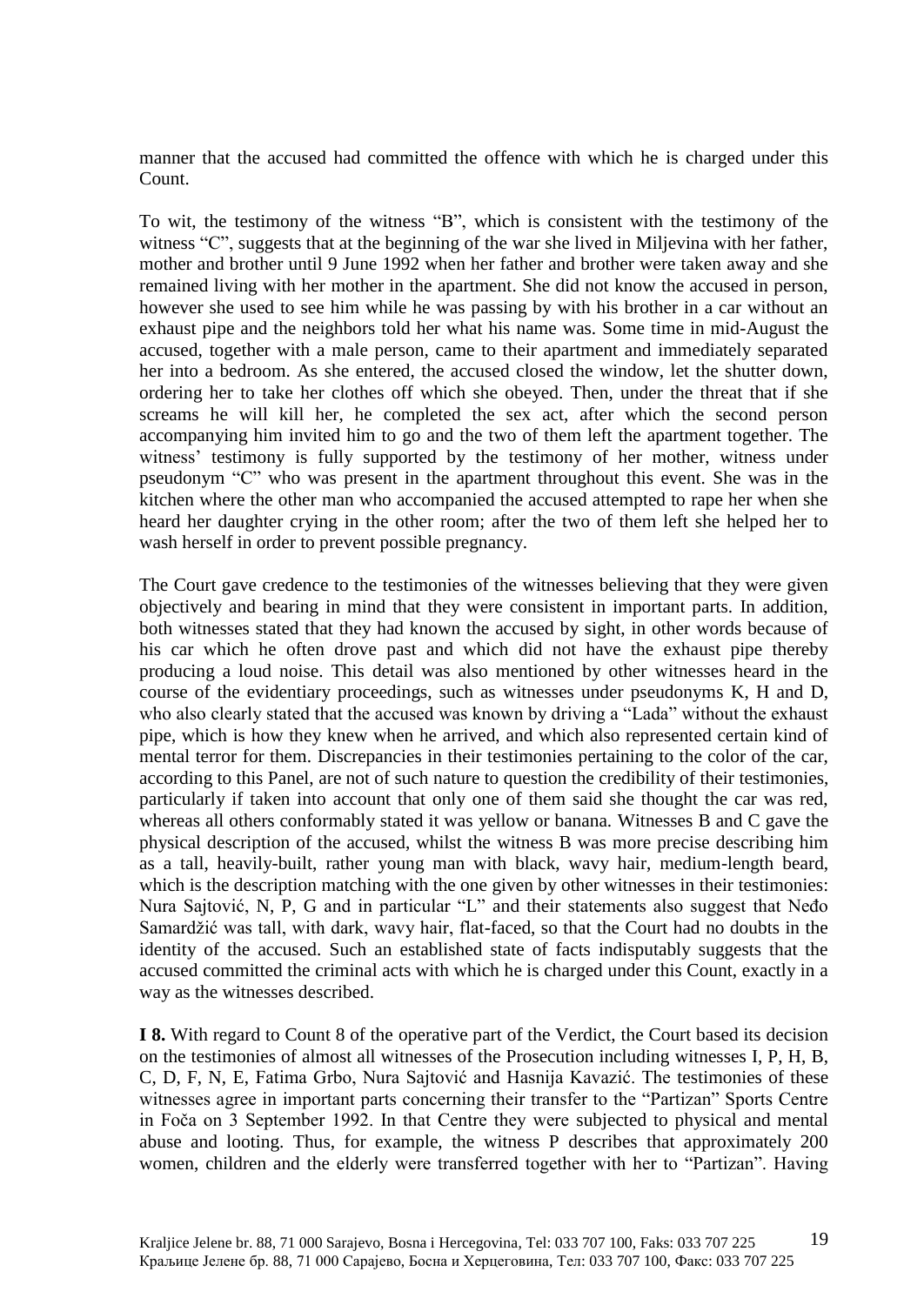arrived in the Centre, they were taken in small groups to a separate room where they were deprived of all gold and money they had on them, whereas she personally saw the accused in the room who extorted gold and money from her. These allegations are fully supported by the witnesses E, F, I and Fatima Grbo who also saw the accused there extorting money or beating women and little girls. Their testimonies also agree in that the women and little girls were taken to nearby apartments where they were subjected to rape, and in that way the witness "H" describes how she, S.A. and Belma, as well as A.F. and Amra were taken by "Žaga's" men to an apartment where they beat them, putting pistol barrels in their mouth and sadistically abused them by raping them, whilst the witness N stated that the accused personally had beaten her in the mentioned hall. The testimonies of the witnesses also agree in that they were transferred by buses from the "Partizan" hall to immediate vicinity of the line of separation where they were forced out of the buses and forced to walk to the territory of Goražde Municipality. Defense witnesses Srđan Stanković, Srećko Davidović and Sretko Gagović also stated that they were aware of Muslim population being transferred by buses from the territory of Foča Municipality, and the witness Gagović even clearly stated that it concerned women, children and the elderly, whereas the claim of the witnesses that it was voluntary leaving was not supported by presented evidence, having in mind the circumstances of the manner of bringing Bosniak population to the "Partizan" Centre which is why the Court could not accept such allegations as true.

Furthermore, the testimonies of all Prosecution witnesses suggest that, at the time covered by the Indictment in the territory of Foča Municipality or neighboring villages, Muslim men were successively taken away from their homes, whereupon majority of them never returned, and those facts were partly confirmed by the testimonies of defense witnesses who stated that they were aware that men had been taken away for interrogation. Bringing the mentioned in connection with the fact that mainly women, children and the elderly stayed in the houses and were exposed to daily terror, mental and physical abuse, rape and looting, in the manner as described in detail above, as well as with the fact that they were later told to leave their homes (as more precisely described by the witnesses P, D, F and others), completely exclude any voluntariness in their actions, but this Panel believes that it concerns forcible transfer of population as mentioned in the Indictment.

Having in mind the above-mentioned, the Panel established in a reliable and indisputable manner that the accused had committed the criminal actions in the manner, at the time and in the places as precisely stated in Counts 1 through 9 of the operative part of the convicting part of the Verdict.

With regard to the application of the substantive law and legal qualification of the offence, having in mind the principles prescribed by Articles 3, 4 and 4a) of the Criminal Code of Bosnia and Herzegovina, in the particular case the Panel applied the Criminal Code of Bosnia and Herzegovina and established that through the mentioned acts the accused had committed the criminal offence of Crimes against Humanity in violation of Article 172 (1) (h) in conjunction with items (d), (e), (g) and (k) of the mentioned Code.

With regard to the application of the substantive law in this criminal case, the Court finds relevant two legal principles: the Principle of Legality, according to which no punishment or other criminal sanction may be imposed on any person for an act which, prior to being perpetrated, has not been defined as a criminal offence by law or international law, and for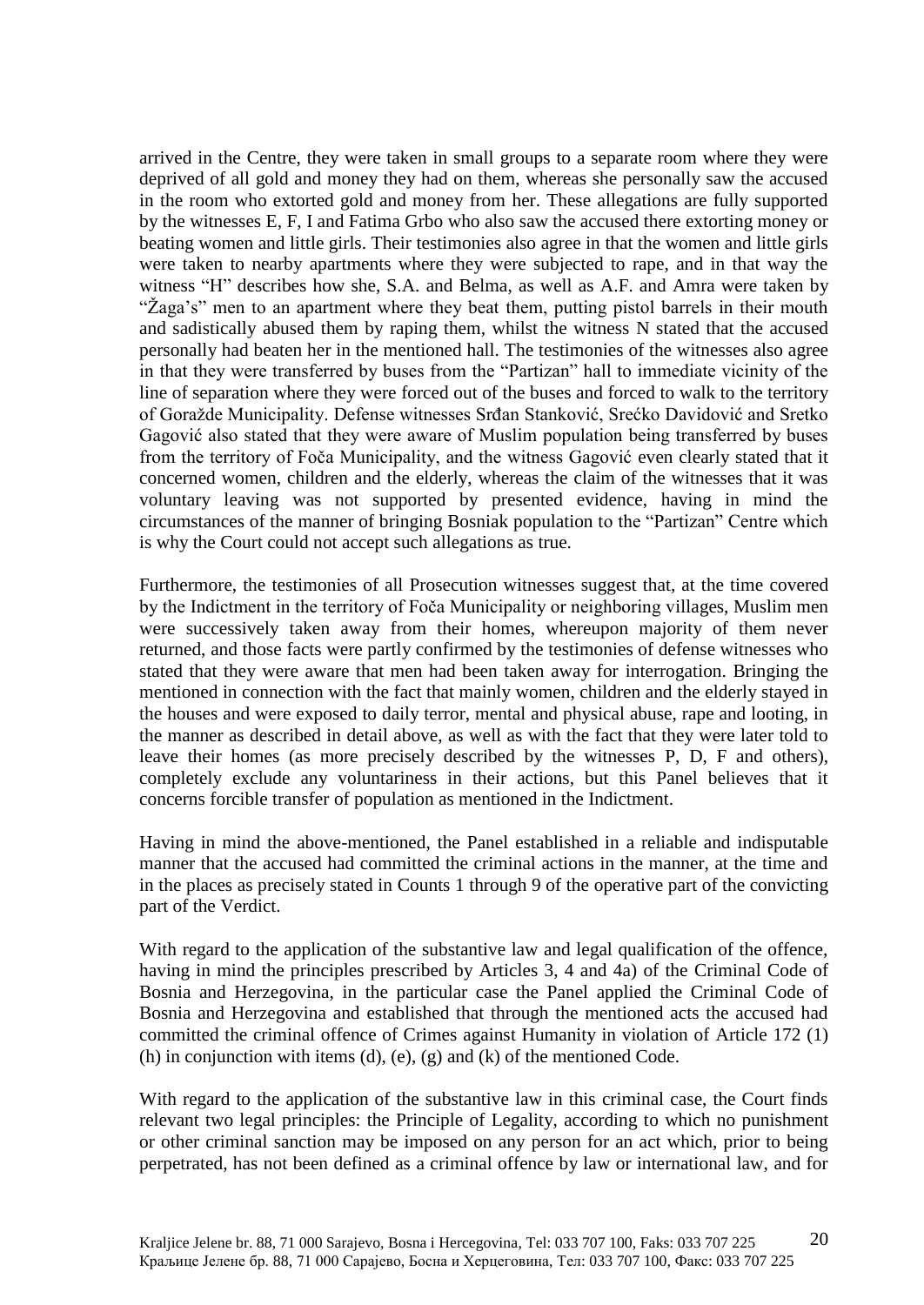which a punishment has not been prescribed by law (Article 3 of the CC of BiH) and the principle of Time Constraints Regarding Applicability, according to which the law that was in effect at the time when the criminal offence was perpetrated shall apply to the perpetrator of the criminal offence and if the law has been amended on one or more occasions after the criminal offence was perpetrated, the law that is more lenient to the perpetrator shall be applied (Article 4 of the CC of BiH).

The principle of legality has also been prescribed by Article 7 (1) of the European Convention on Human Rights and Fundamental Freedoms (hereinafter: ECHR) and Article 15 (1) of the International Covenant on Civil and Political Rights (hereinafter: ICCPR).

Article 7 (1) of the ECHR prescribes: "No one shall be held guilty of any criminal offence on account of any act or omission which did not constitute a criminal offence under national or international law at the time when it was committed. Nor shall a heavier penalty be imposed than the one that was applicable at the time the criminal offence was committed." On the other hand, Article 15 (1) of the ICCPR prescribes: "No one shall be held guilty of any criminal offence on account of any act or omission which did not constitute a criminal offence, under national or international law, at the time when it was committed. Nor shall a heavier penalty be imposed than the one that was applicable at the time when the criminal offence was committed. If, subsequent to the commission of the offence, provision is made by law for the imposition of the lighter penalty, the offender shall benefit thereby."

Accordingly, these provisions prescribe the prohibition of imposing a heavier penalty, failing to establish obligatory application of the most/more lenient law (if the law was amended on several occasions) on the perpetrator in relation to the punishment applicable at the time of the commission of the criminal offence.

However, Article 7 (2) of the ECHR prescribes: "This article shall not prejudice the trial and punishment of any person for any act or omission which, at the time when it was committed, was criminal according to the general principles of law recognized by civilized nations." On the other hand, Article 15 (2) of the ICCPR reads: "Nothing in this article shall prejudice the trial and punishment of any person for any act or omission which, at the time when it was committed, was criminal according to the general principles of law recognized by the community of nations."

Article 7 (2) of the ECHR and Article 15 (2) of the ICCPR contain provisions constituting exceptions to the rule established under Article 7 (1) of the ECHR and Article 15 (1) of the ICCPR.

Finally, the same exception is contained in Article 4a) of the CC of BiH prescribing that Articles 3 and 4 of the CC of BiH shall not prejudice the trial and punishment of any person for any act or omission which, at the time when it was committed, was criminal according to the general principles of international law. Thereby, in fact, provisions of Article 7 (2) of the ECHR and Article 15 (2) of the ICCPR were adopted, thus exceptionally departing from the principle referred to in Article 4 of the CC of BiH, as well as departing from obligatory application of more lenient law in the proceedings concerning criminal offences according to international law. It is exactly the case in these proceedings against the accused, as it actually concerns the incrimination including the violation of the rules of international law.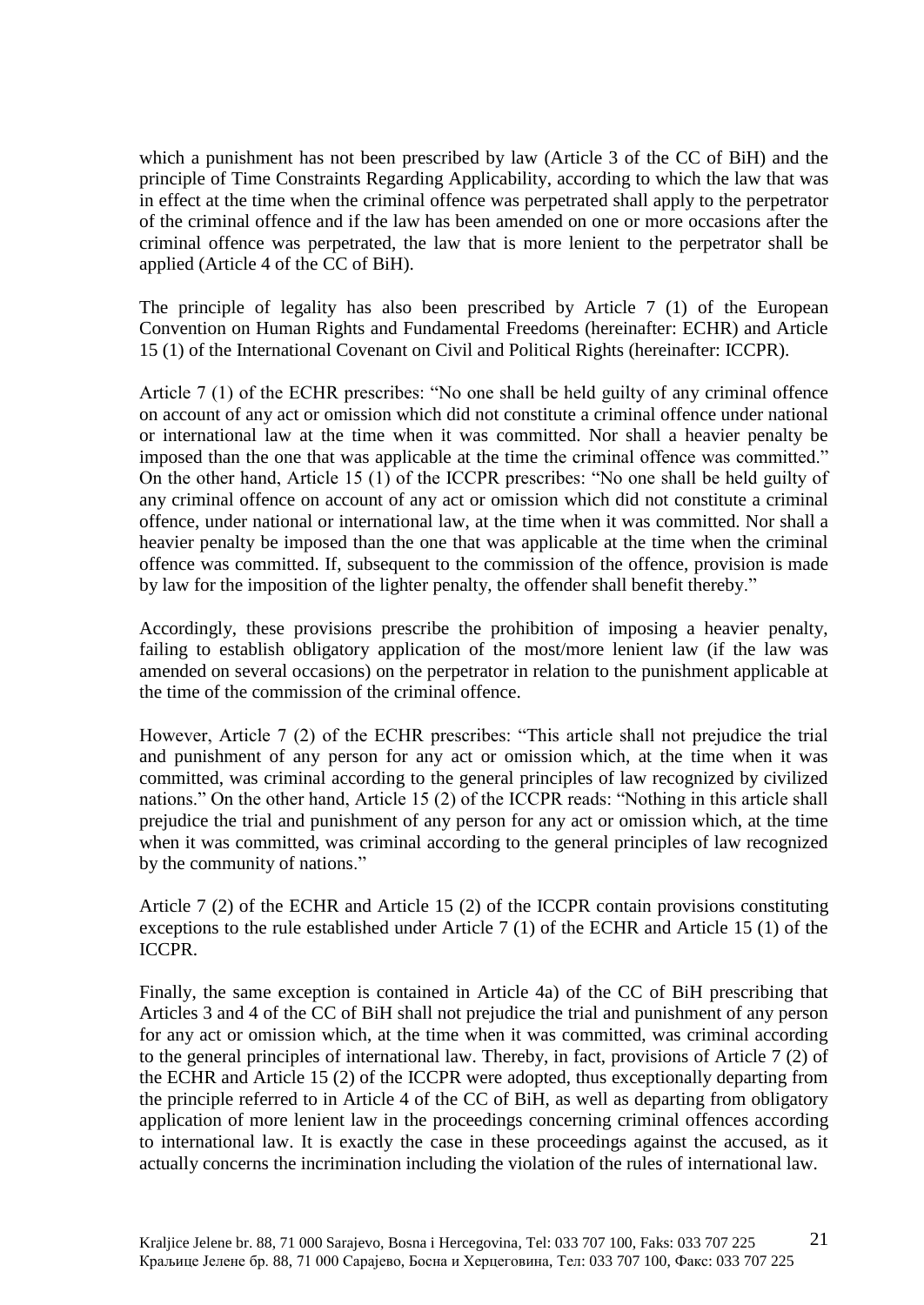The state of Bosnia and Herzegovina as a successor state of the former Yugoslavia ratified the ECHR and ICCPR and thereby these agreements are obligatory for it, and the authorities of Bosnia and Herzegovina, including courts, must apply them. Therefore, Article 4a) of the CC of BiH is merely national legal reminder, as it is not necessary for the application of these agreements. For that reason, these agreements are obligatory for all BiH courts, and the provision as Article 4a) of the CC of BiH is not necessary for their application.

Article 172 of the CC of BiH prescribes the criminal offence of Crimes against Humanity defined under Article 5 of the ICTY Statute as specific offences "when committed in armed conflict, whether international or internal in character, and directed against any civilian population." At the time of the commission of the offences, Crimes against Humanity were not explicitly prescribed under Criminal Codes in Bosnia and Herzegovina.

Customary status of punishability of the crimes against humanity and attributing of individual criminal responsibility for its commission in 1992 was confirmed by the UN Secretary General<sup>1</sup>, the International Law Commission<sup>2</sup>, as well as the jurisprudence of the ICTY and the International Criminal Tribunal for Rwanda  $(ICTR)<sup>3</sup>$ . These institutions have assessed that the punishability of the crimes against humanity constitutes peremptory norm of general international law or jus  $cogens<sup>4</sup>$ , which is why it is indisputable that in 1992, crimes against humanity were part of customary international law. This conclusion was confirmed by the Study on Customary International Humanitarian Law<sup>5</sup> produced by the International Committee of the Red Cross. According to the Study "Serious violations of international humanitarian law constitute war crimes" (Rule 156), "Individuals are criminally responsible for war crimes they commit" (Rule 151) and "States must investigate war crimes allegedly committed by their nationals or armed forces, or on their territory, and, if appropriate, prosecute the suspects. They must also investigate other war crimes over which they have jurisdiction and, if appropriate, prosecute the suspects." (Rule 158)

Article 4a) of the CC of BiH deals with "the general principles of international law". Article 7 (2) of the ECHR deals with "the general principles of law recognized by civilized nations", and Article 15 (2) of the ICCPR with "the general principles of law recognized by the community of nations". Since neither international law nor the ECHR recognize term identical to the one used in Article 4a) of the CC of BiH, this term actually constitutes combination of "the principles of international law" as recognized by the UN General Assembly and the International Law Commission, and "the general principles of law

 $\overline{a}$ 

<sup>&</sup>lt;sup>1</sup> Report of the UN Secretary General pursuant to paragraph 2 of the Security Council Resolution 808, 3 May 1993, paragraphs 34-35 and 47-48.

<sup>&</sup>lt;sup>2</sup> International Law Commission, Commentary to Draft Code of Crimes against the Peace and Security of Mankind (1996), Article 18.

<sup>&</sup>lt;sup>3</sup> ICTY, Appellate Chamber, *Tadić*, Decision on the Defence Motion for Interlocutory Appeal on Jurisdiction,

<sup>2</sup> October 1995, paragraph 141; ICTY Trial Chamber, *Tadić* judgement dated 7 May 1997, paragraphs 618- 623; ICTR, Trial Chamber, *Akayesu*, 2 September 1998, paragraphs 563-577.

<sup>4</sup> International Law Commission, Commentary to the draft articles on Responsibility of States for Internationally wrongful acts (2001), Article 26.

<sup>5</sup> Jean-Marie-Henckaerts and Louise Doswald-Beck; Customary International Humanitarian Law, ICRC, Cambridge University Press, 2005.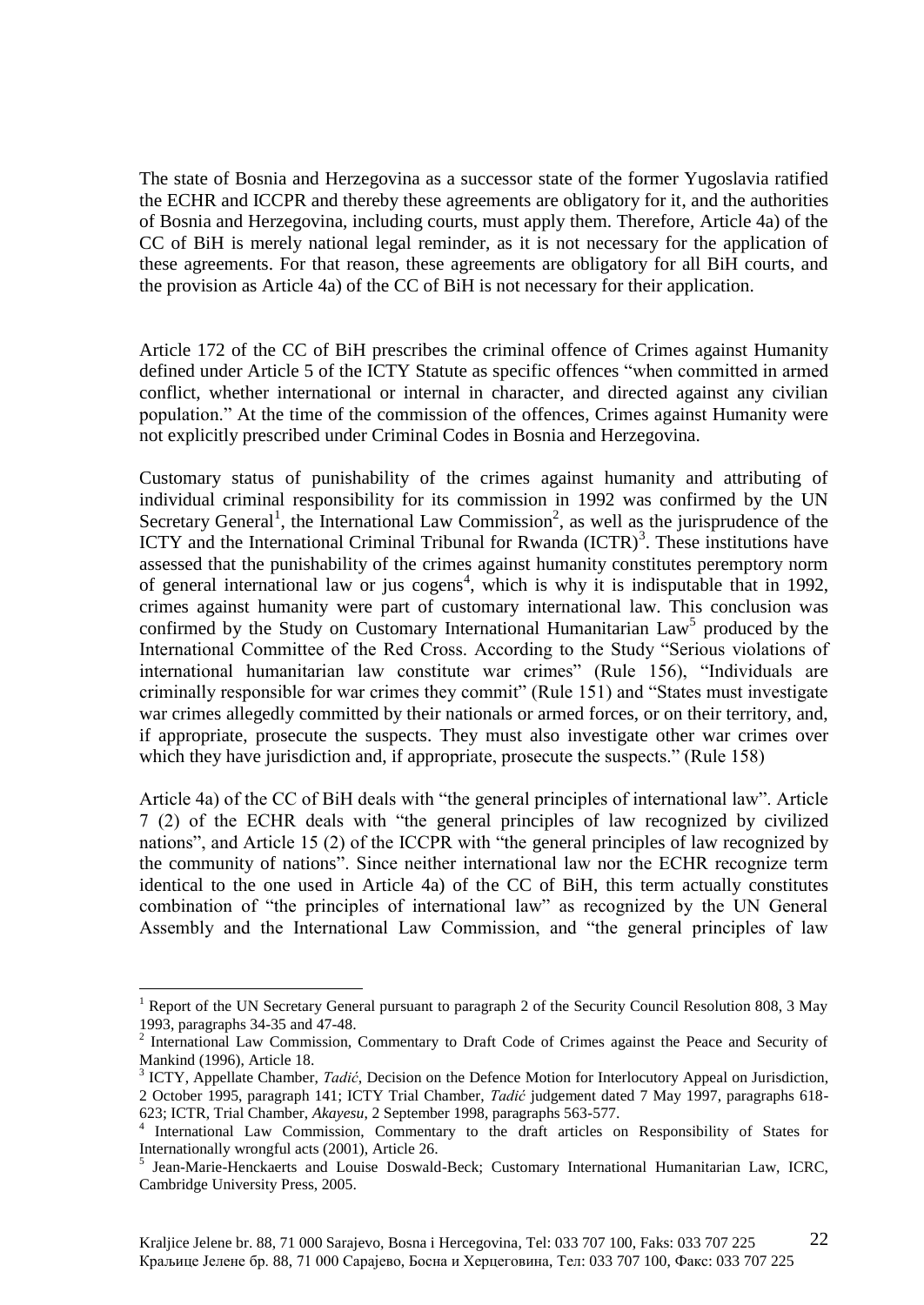recognized by the community of nations", as recognized by the Statute of the International Court of Justice and Article 7 (2) of the ECHR, as well as Article 15 (2) of the ICCPR.

The principles of international law recognized by the General Assembly Resolution 95(I) (1946) and the International Law Commission (1950) pertain to the "Charter of the Nurnberg Tribunal and the Judgment of the Tribunal", thus to crimes against humanity. "Principles of International Law Recognized in the Charter of the Nurnberg Tribunal and in the Judgment of the Tribunal" adopted by the International Law Commission in 1950 and filed with the General Assembly, or Principle VI.c. prescribes that Crimes against humanity are punishable as crimes under international law. Principle I prescribes: "Any person who commits an act which constitutes a crime under international law is responsible therefor and liable to punishment." Principle II prescribes: "The fact that internal law does not impose a penalty for an act which constitutes a crime under international law does not relieve the person who committed the act from responsibility under international law."

Case law of the European Court of Human Rights stresses out the application of the provision of Article 7 (2) in relation to the application of Article 7 (1) of the ECHR in several similar cases $6$  in which the subject matter of discussion was the existence and punishability of crimes against humanity as a criminal offence. In the Kolk and Kislyiy v. Estonia case the European Court "recalls that that the interpretation and application of domestic law falls in principle within the jurisdiction of the national courts…<sup>7</sup> , which is applicable also when the domestic law pertains to the rules of general international law or international agreements.

Accordingly, the criminal offence of crimes against humanity can in any case be subsumed under "general principles of international law" referred to in Article 4a) of the CC of BiH. Therefore, regardless of whether viewed from the viewpoint of international customary law or the viewpoint of "principles of international law", it is indisputable that crimes against humanity constituted a criminal offence in the incriminated period, and that the principle of legality has been met. In doing so, the fact should not be neglected that the criminal acts enumerated in Article 172 of the CC of BiH can be found in the law that was in effect in the relevant time period (at the time of the commission of the act), more precisely in Articles 134, 141, 142, 143, 144, 145, 146, 147, 154, 155 and 186 of the CC of SFRY, in other words that the acts constituting charges were punishable under the then applicable criminal code. Finally, with regard to Article 7 (1) of the ECHR, the Court notes that the application of Article 4a) is additionally justified by the fact that the pronounced punishment is in any case more lenient than the death penalty applicable at the time of the commission of the offence, which satisfies the application of the principle of time constraints regarding applicability of the criminal code, in other words, "the law that was more lenient to the perpetrator".

As for the qualification of individual acts undertaken by the accused, the Panel established that all substantive elements of the criminal offence of Crimes against Humanity in violation of Article 172 (1) (k) of the CC of BiH have been acquired in the acts described under Counts 1 and 2 of the operative part of the Verdict, given that the established state of

 $\overline{a}$ 

<sup>&</sup>lt;sup>6</sup> See e.g. ECtHR Judgement in the Naletilić v. Croatia case, 51891/99 and the Judgement

<sup>7</sup> See *Papon v. France* No. 54210/00, ECtHR 2001-XII and *Touvier v. France,* No*.* 29420/95, decision of the Commission dated 13 January 1997.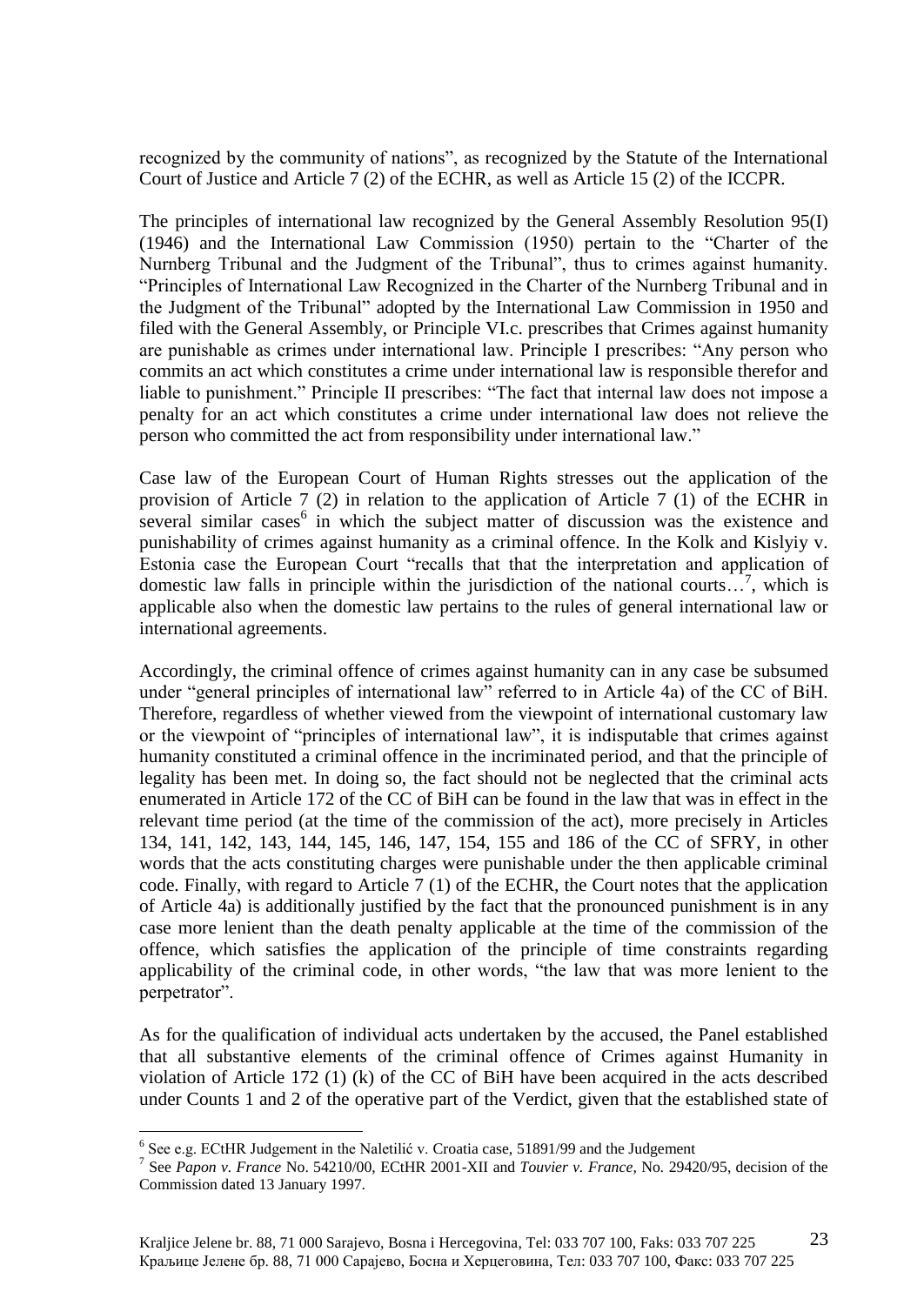facts suggests that the acts undertaken by the accused beyond doubt constitute inhumane acts which, considering the ruthless and cruel manner of the commission, were aimed at causing great suffering, or serious injury to body or to physical or mental health.

In the acts described under Counts 3, 4, 5, 6, 7 and 9 all the substantive elements of the Crimes against Humanity - coercing another by force or by threat of immediate attack upon his life or limb, to sexual intercourse or an equivalent sexual act (rape), sexual slavery, or any other form of sexual violence of comparable gravity as referred to in Article 172 (1) (g) of the CC of BiH have been acquired, and in Counts 4, 5, 6, 8 and 9 also by imprisonment or other severe deprivation of physical liberty in violation of fundamental rules of international law as referred to in item e) of the same Article, whereby it is particularly characteristic that women and girls, detained in places serving as military headquarters, detention centers, apartments in which soldiers lived, and the "Karaman's house" were raped by the accused, as well as other soldiers in an extremely brutal manner and with shocking regularity. This concerns such coercive circumstances that the possibility of the consent of the injured parties is completely excluded, whilst the intention of the accused to effect the sexual penetration and the knowledge that it is done without the consent of the victim clearly ensue from the presented evidence. The circumstances under which the injured parties stayed in the above-mentioned apartments and rooms, the fact that they were surrounded by army and police, separated from male members of their families, without any funds and realistic possibility of escape, exclude any possibility of their voluntary residing and stay at such places.

Finally, the presented evidence suggests that by the acts described under Count 8 of the operative part of the Verdict the accused committed the Crimes against Humanity through forcible transfer of population in violation of Article 172 (1) (d) of the CC of BiH. The results of the presented evidence concerning this act of the commission indisputably show that the Bosniak inhabitants of Foča Municipality and surrounding places were contrary to their will taken away from their houses and placed in "Partizan", whereupon they were transferred by buses to the territory of Goražde Municipality. The transfer was not motivated by security reasons of the population but it was exactly the accused who, along with other members of the Army and Police of the Serb Republic of BiH, jeopardized their security, with the intention of their permanent transfer and aim not to have them returned.

Given that each of the above-mentioned acts constitute grave and flagrant violation of fundamental rights of individuals as established under international law, carried out exclusively on discriminatory grounds and with a discriminatory intention on religious, ethnic and political grounds against the persons of Bosniak ethnicity and Islamic (Muslim) affiliation, and within the group in particular against the most vulnerable category - women, and even children, acting with direct intent, knowing that by undertaking the mentioned acts he violated the rules of international law, and even beside that he wanted the forbidden consequence, the Panel concluded that they, notwithstanding the number of acts of the commission, constitute a single criminal offence - Crimes against Humanity - persecution, in violation of item (h) in conjunction with items (d), (e), (g) and (k) of Article 172 (1) of the CC of BiH, of which offence it found him guilty.

Deciding on the type and length of the criminal sanction, concerning the extenuating circumstances the Court found that the accused was the father of two underage children,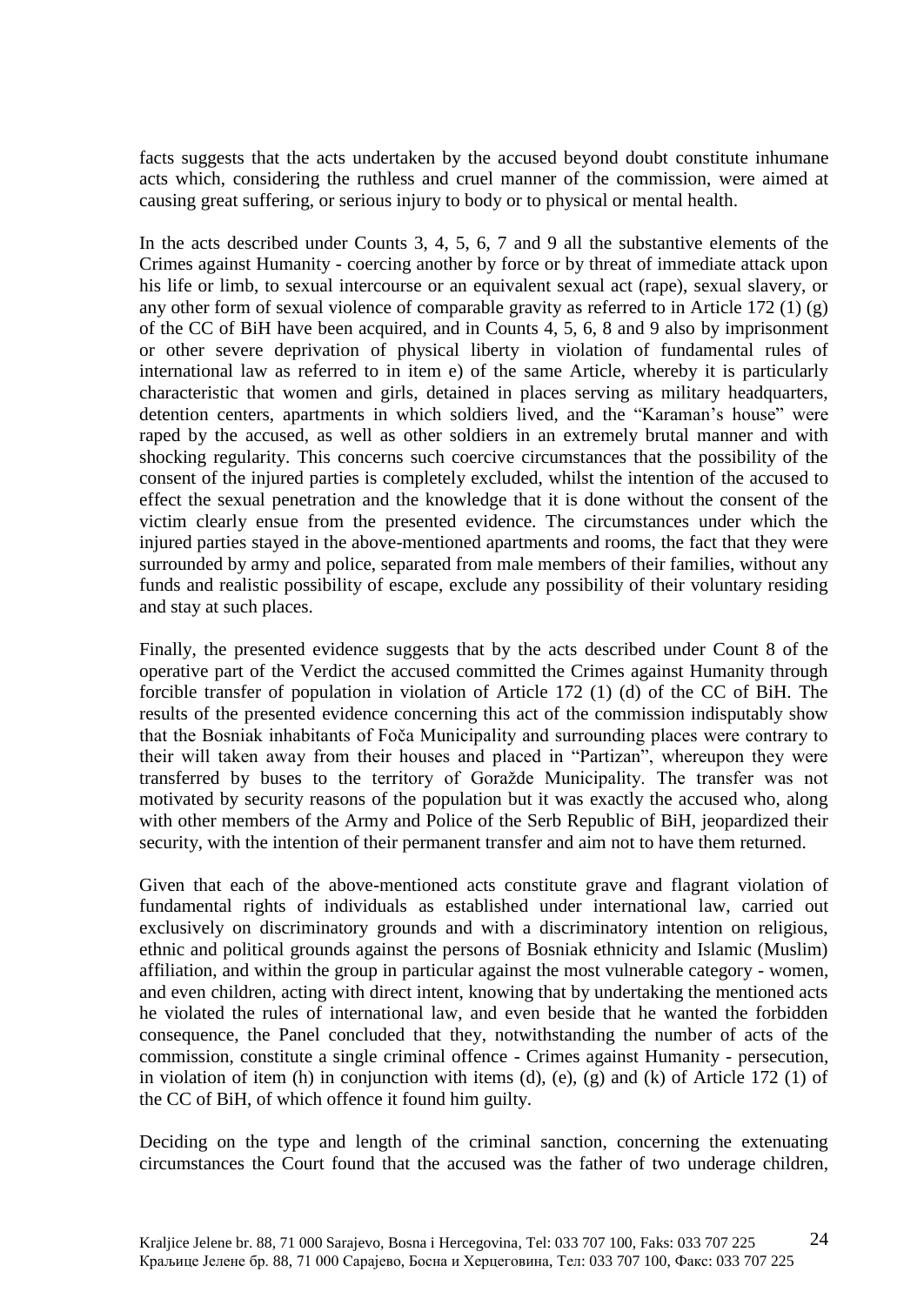while concerning the aggravating circumstances the Court, in the first place, had in mind the fact that the accused repeated the acts constituting the elements of the subject matter of this criminal offence, expressing particular brutality which caused extremely severe physical and mental pain to the injured parties. At the time of the commission of the offence, some of the injured parties were very young girls, even little girls, whilst the traumatic experience they were subjected to left lasting and far-reaching effects on their mental and physical health, and it also carries particular gravity from the psychological, moral, religious, customary and other points of view of lives of both the victims and their families. The accused had prior convictions for the criminal offence of Murder in violation of Article 36 (2) of the CC of RBiH and was sentenced to the term of imprisonment of 8 years, as well as for the criminal offence of Illicit Possession of Weapons in violation of Article 213 (2) of the CC of the RS and was pronounced suspended sentence, which are the circumstances the Court considered as aggravating while meting out the punishment. Therefore, having in mind the mentioned circumstances, for the purpose of Article 48 of the CC of BiH, it sentenced the accused to long-term imprisonment in the duration of 24 years, believing that the pronounced punishment corresponds to the degree of his criminal responsibility, the motives due to which the offence was committed, as well as the intensity and degree of endangering the protected value, also bearing in mind the purpose of the punishment in terms of individual and general prevention.

While meting out the punishment, the Court had in mind that at the time of the commission of the mentioned criminal offence, the accused was on the run from the Penal and Correctional Facility Foča where he was serving the term of imprisonment in the duration of 8 years imposed by the Verdict of ….

By the Decisions of the Presidency of BiH No. 08-248-429/91 dated 30 April 1991 and the Presidency of the RS No. 01-1189/95 dated 21 June 1995 each he was granted pardon for 2 years, and accordingly the period of 1 year, 10 months and 24 days is left for him to serve.

Article 55 of the CC of BiH prescribes that if a convicted person is tried for a criminal offence committed at the time while serving the term of imprisonment, the Court shall impose a compound punishment for all the criminal offences by applying the provisions of Article 53 (Concurrence of Criminal Offences) of the CC of BiH, considering previously imposed punishment as already established, while the punishment or part thereof already served by the convicted person shall be included into the punishment of imprisonment or long-term imprisonment.

Paragraph 2 of the same Article prescribes that the Court shall impose the punishment on the perpetrator aside from previously imposed punishment for the criminal offence committed while serving the term of imprisonment, long-term imprisonment or juvenile imprisonment, if by applying the provisions of Article 53 of the CC of BiH could not meet the purpose of punishment, given the duration of part of previously imposed punishment that was not served.

Bearing in mind that the punishment of long-term imprisonment in the duration of 24 years was imposed on the accused for this criminal offence, by applying Article 53 (1) of the CC of BiH, after considering previously imposed punishment in the duration of eight years as already established, the Court would only have to impose the punishment of long-term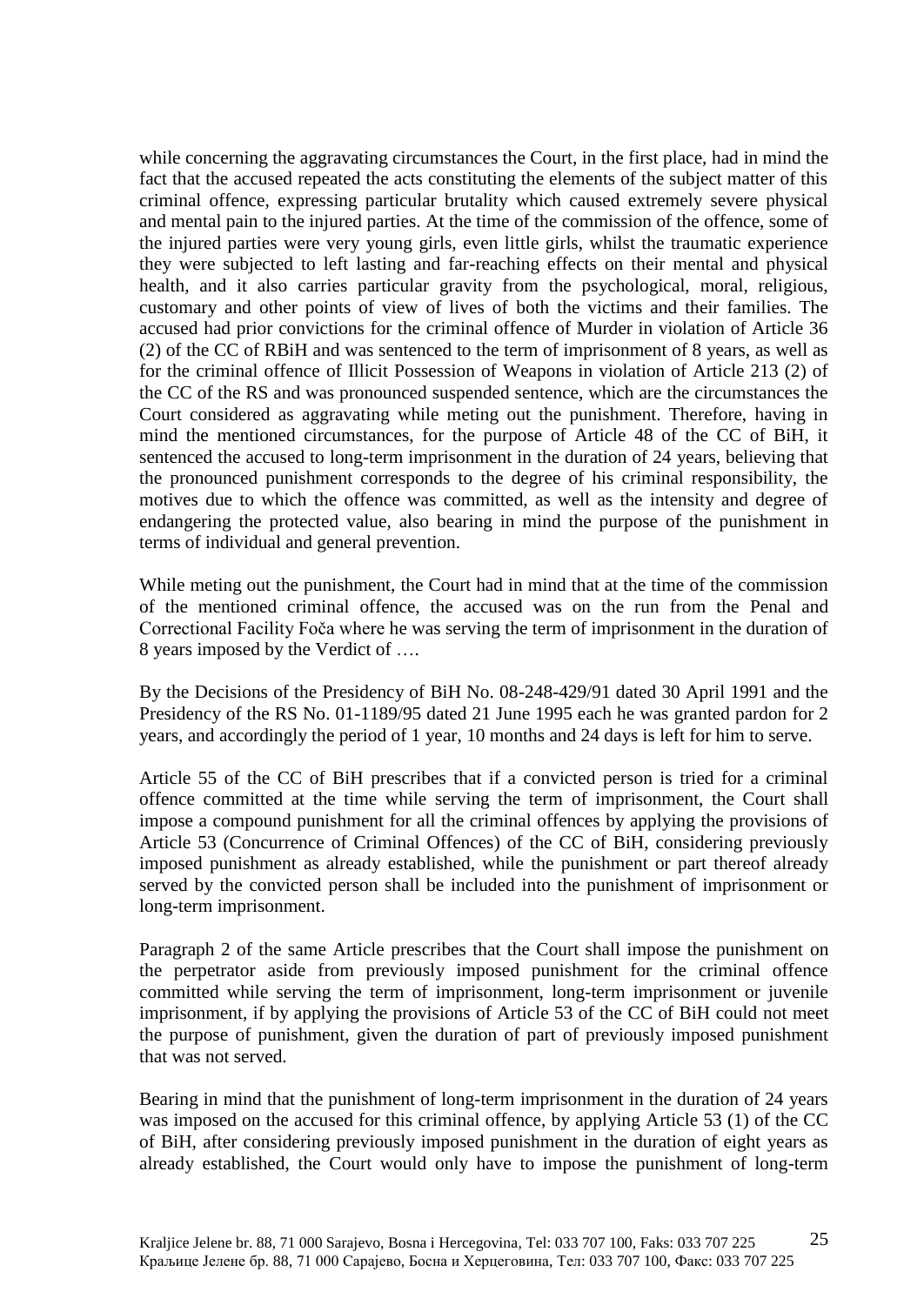imprisonment on the accused and include the time the accused spent serving previously imposed sentence, precisely more than 6 years, whereas the accused was granted pardon for major part of the punishment.

In this way, given the nature and gravity of the criminal offence of Crimes against Humanity, as well as the reasons guiding the Court while meting out the punishment therefor, the purpose of its pronouncement would be considerably impaired, which is why the Court applied the provision of Article 55 (2) of the CC of BiH and imposed the punishment on the accused for the criminal offence committed aside from the one imposed previously.

Pursuant to Article 56 of the CC of BiH, the time the accused spent in custody and which started on 19 October 2004 shall be included into the punishment imposed on him and given that he is unemployed and has no means to reimburse of the costs of the criminal proceedings, pursuant to Article 188 (4) of the CPC of BiH he will be relieved of the duty of their reimbursement.

**II** With regard to the acquitting part of the Verdict concerning Count 1 of the Indictment charging the accused with participating in physical abuse and beating of civilians in front of the Police Station in Miljevina, along with his brother Zoran and a group of soldiers, in August 1992, whereupon the civilians were transported by bus in the direction of the Miljevina mine where they were deprived of their lives by being fired at from firearms, based on the presented evidence the Panel could not in a reliable manner establish that the accused undertook the acts with which he is charged under this Count of the Indictment, which is why he was acquitted of charges concerning the Count. To wit, the documents indisputably suggest that the bodies of Rahmo Valjevčić, Lutvo Abdurahmanović, Šaćir Brajanac, Hamza Dorić, Rašid Valjevčić, Fikret Abdurahmanović, Fikret Hasović, Hasan Dorić, Rasim Dorić and another 4 unidentified persons were exhumed on 31 October 2001 at the "Šljivovice" site and that their death was the result of the use of firearms. Furthermore, witness Hasnija Kavazić confirmed in her statement that she had observed from her balcony Neđo Samardžić, Rade Drašković, Dragan Janjić, Mićo Olović and Nikola Rašević, along with other persons physically abusing a group of civilians in front of the Police Station in Miljevina. According to the witness, the above-mentioned persons beat civilians with kicks, rifle butts and clubs, then making them to drag each other into the bus parked there, which then drove off in the direction of the Miljevina mine. The witness Mustafa Bajrović also in a similar way described how he had observed a similar event from the apartment where he lived, however the testimonies of these two witnesses differ in certain parts, such as to which transporting company the bus belonged and whether an excavator followed it or not. However, neither the witness Kavazić nor Mustafa Bajrović recognized a single person physically abused in front of the bus on that occasion, and their testimonies do not suggest that any of subsequently exhumed persons was present at the material time in front of the Police Station.

Due to the aforementioned reason, even if it accepted that the witnesses were telling the truth before the Court and that given the position of the building in which they lived they could see the area in front of the Police Station, the Panel could not in a reliable manner establish that they observed exactly that event described under Count 1 of the Indictment.